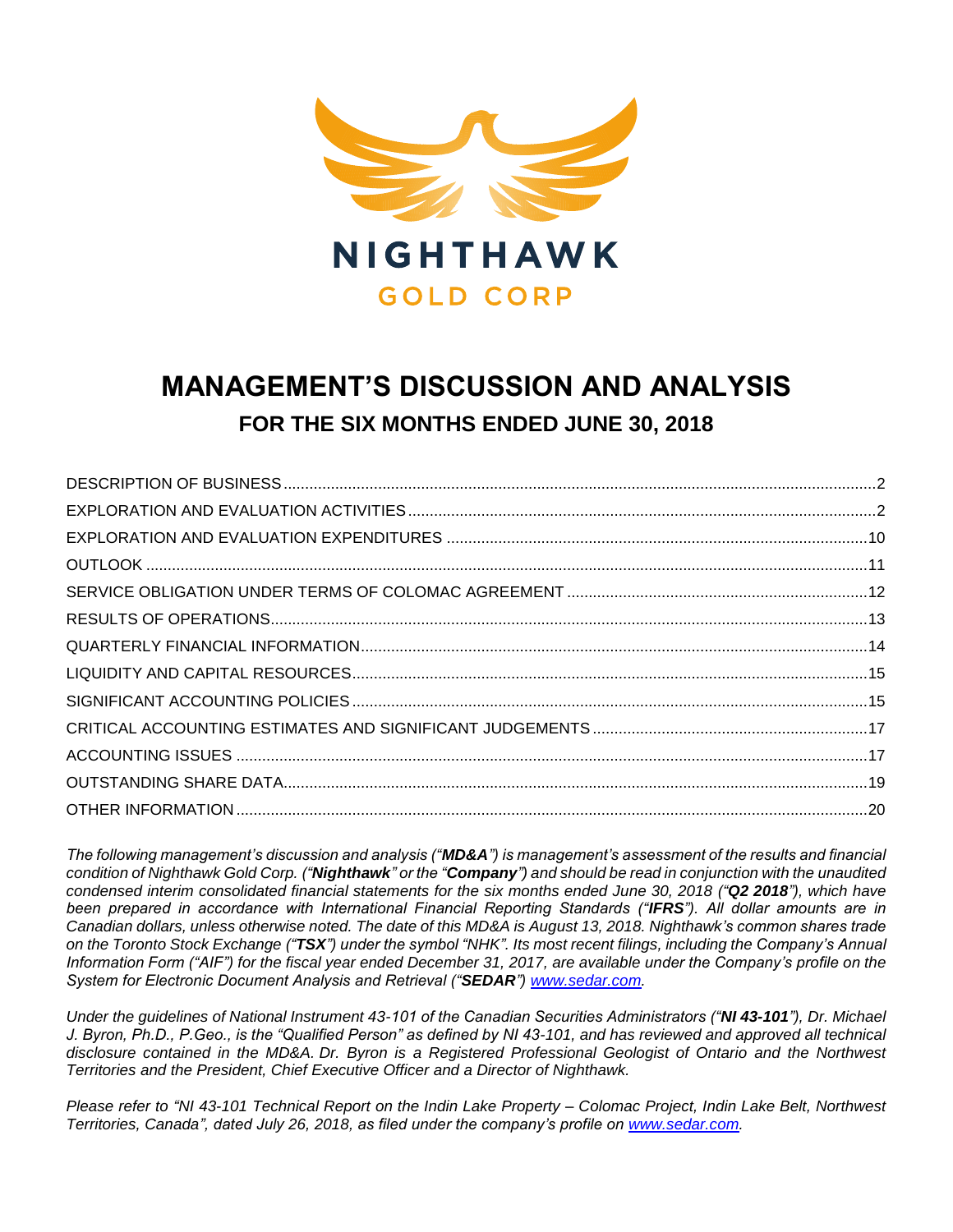

### **1. DESCRIPTION OF BUSINESS**

Nighthawk is a Canadian-based gold exploration company focused on advancing the Colomac Gold Project as well as testing its other highly prospective regional targets within its 100% owned Indin Lake Gold Property located in the Northwest Territories ("**NWT**"), Canada. Nighthawk controls 90% of the Indin Lake gold camp, encompassing a total land package of 222,203 acres or 899 square kilometres ("**km**") within the Indin Lake Greenstone Belt, located approximately 200 km north of Yellowknife, Northwest Territories.

Since its incorporation, mineral exploration activities have been Nighthawk's sole business and the Company has not conducted any revenue generating operations to date. As at June 30, 2018, Nighthawk had working capital of \$18.5 million (including cash of \$19.1 million), exploration and evaluation assets of \$60.9 million, restricted cash of \$4.5 million, and long-term liabilities, which primarily consisted of a deferred income tax liability of \$6.2 million, a provision for service obligation of \$3.0 million, and a flow-through share premium liability of \$0.6 million. The Company's flow-through expenditure commitment of \$2.5 million at June 30, 2018 is to be expended by December 31, 2018.

Subsequent to period end on July 11, 2018, the Company completed a non-brokered private placement of 5,000,000 flow-through common shares at a price of \$0.50 per share for aggregate gross proceeds of \$2.5 million.

### **2. EXPLORATION AND EVALUATION ACTIVITIES**

### *INDIN LAKE GOLD PROPERTY*

The Indin Lake Gold Property is located within a historic gold camp which has been largely ignored for almost twentyfive years, rendering it vastly underexplored with numerous untested prospective targets. Several gold deposits and showings lie within the property, the most significant being the Colomac Gold Project ("**Colomac**") a former producing open pit gold mine, which was acquired by Nighthawk in January 2012 (see Section 2.1 – Acquisitions).

Nighthawk has significantly expanded the number of gold exploration targets within its Indin Lake Gold Property that lies along the West Bay – Indin Lake Fault Zone, a regional structure that extends over 200 km from the shores of Great Slave Lake to areas north of the Indin Lake Greenstone Belt. This fault zone contains the historical Giant and Con gold mines (historical production of approximately 13 million ounces of gold ("**oz Au"**) to the south and Colomac (historic production of 527,908 oz Au) within its northern extent. The Company believes this structure has played a major role in the development and localization of the gold mineralization; much the same role as that of other large regional fault zones, such as the Destor-Porcupine Fault's influence on gold deposit formation within the Timmins gold camp. The Indin Lake Greenstone Belt remains one of the few underexplored historic Archean gold camps in Canada. See Figure 1 below for a map of Nighthawk's Indin Lake Gold Property.

### *2.1 Acquisitions*

In August 2008, Nighthawk acquired 6 mining leases and 6 mining claims within the Indin Lake Greenstone Belt known as the Damoti Lake Gold Property ("**Damoti**"), subject to an existing 2% net smelter royalty.

Under agreements dated in January 2011, and as amended in April 2013, the Company acquired a 100% interest in 15 mining leases and 3 mining claims located within the Indin Lake Greenstone Belt (the "**Indin Lake Claims/Leases**"), subject to existing net smelter royalties on certain claims ranging from 2% to 5%, for payments totalling \$0.73 million.

In January and April 2011, the Company staked 107 additional mining claims in the Indin Lake Greenstone Belt thereby linking Damoti with the Indin Lake Claims/Leases and consolidating much of the Indin Lake Gold camp to form the Indin Lake Gold Property.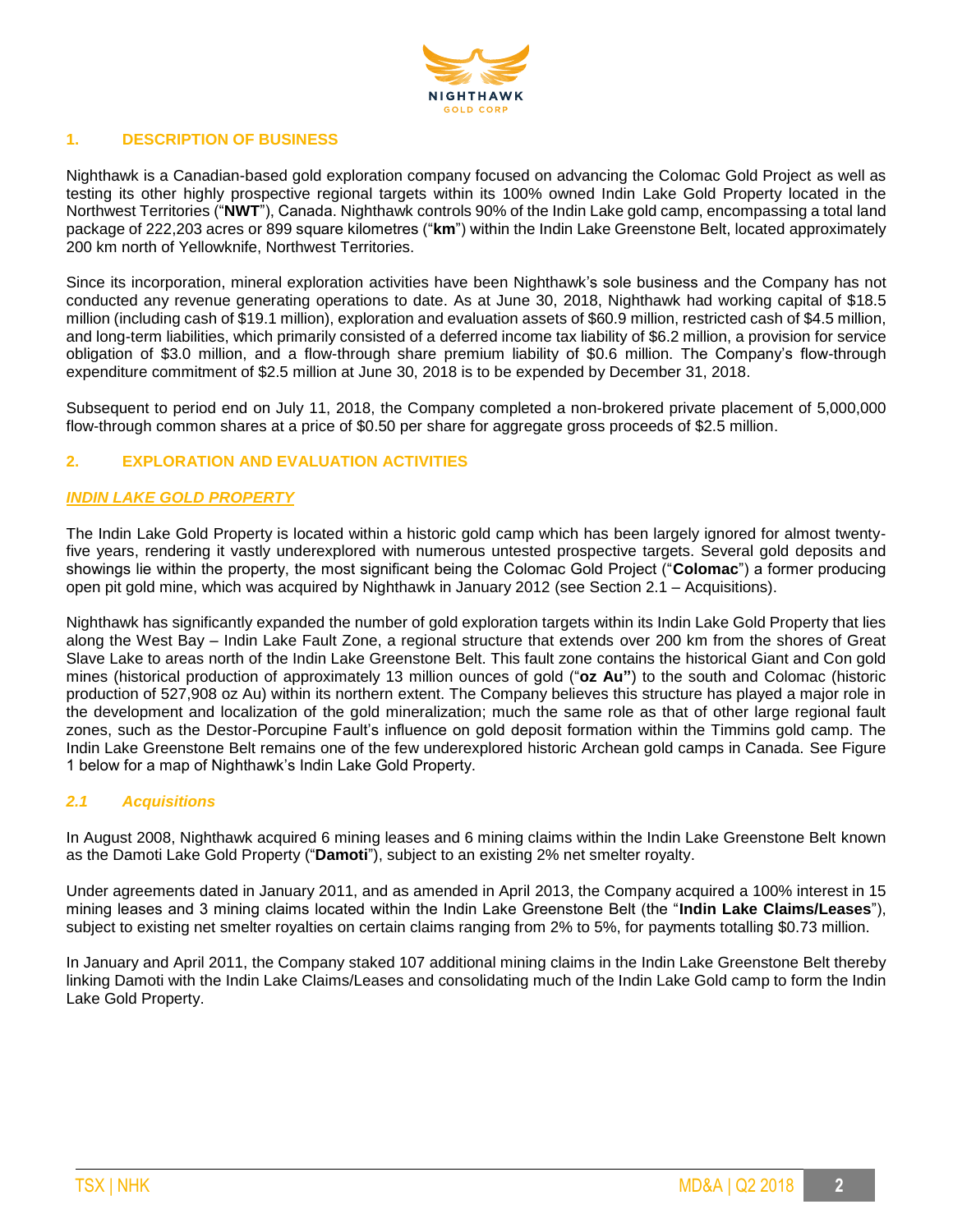

*Figure 1 Indin Lake Gold Property*



#### *Acquisition of Colomac*

On January 26, 2012, the Company completed an agreement (the "**Colomac Agreement**") to acquire 100% of the mineral claims and leases of the former producing Colomac Gold Mine and surrounding mineral leases from Aboriginal Affairs and Northern Development Canada ("**AANDC**"). Colomac lies within the central portion of Nighthawk's 222,203 acre Indin Lake Gold Property.

As consideration for Colomac, Nighthawk committed to perform reclamation services on three other sites within the Indin Lake Gold Property land package which are the responsibility of AANDC, being the Diversified, Chalco Lake, and Spider Lake sites. The obligation for the reclamation services being carried out on behalf of AANDC totals a maximum of \$5.0 million. Upon closing, security in the form of letters of credit totalling \$5.0 million (\$3.0 million for the Diversified site, \$1.0 million for the Chalco Lake site and \$1.0 million for the Spider Lake site) were posted in favour of AANDC (collectively, the "**Colomac LOC's**") to secure the obligation to perform the services for each site. The Colomac LOC's are secured by guaranteed investment certificates at a Canadian chartered bank for the same amounts (the "**Colomac GIC's**"). The Company did not assume the reclamation liabilities of these three sites and is not responsible for any historical environmental liabilities associated with Colomac. Upon completion of the reclamation services to the satisfaction of an independent third-party engineer, the Colomac LOC's with respect to each site will be released and the hold restriction on the related Colomac GIC will be eliminated. At any time, the Company may terminate the liability relating to this service obligation, but consequently would relinquish the related Colomac GIC still held as security against the Colomac LOC's at that time. See Section 5 – Service Obligation Under Terms of Colomac Agreement for further details. In March 2013, the reclamation activities at the Chalco Lake site were completed as the approval of the third-party engineer was obtained. Thus, the Colomac LOC with respect to the Chalco Lake site was released and the hold restriction on \$1.0 million was eliminated.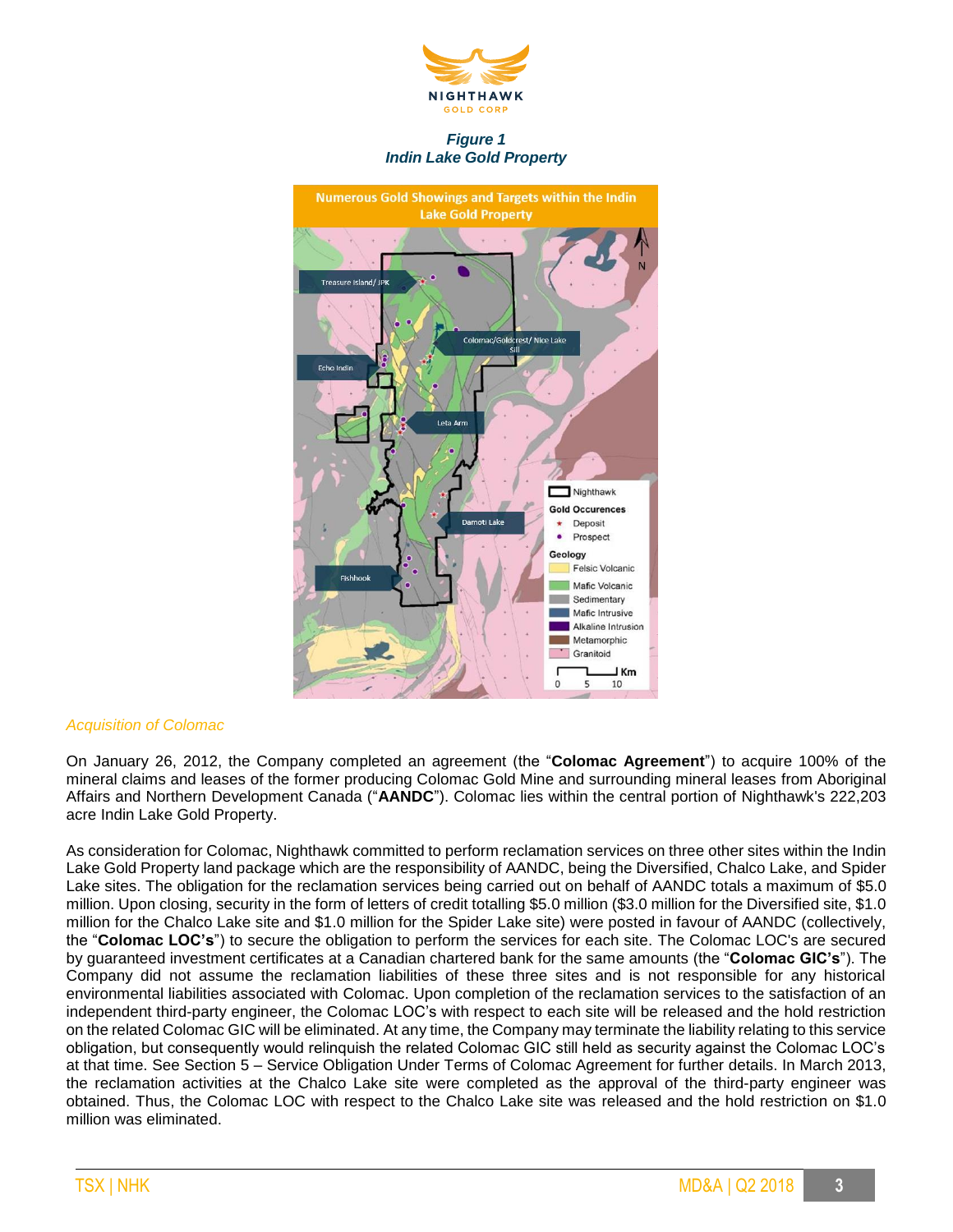

### *2.2 Colomac Gold Project*

### *History of Colomac*

Gold was initially discovered at Colomac in 1945. In 1990, Neptune Resources Corp. ("**Neptune**") put the property into production, but shut it down in 1991 due to unfavourable gold prices after producing 138,600 ounces of gold. Royal Oak acquired Colomac from Neptune in April 1993. Royal Oak recommenced stripping operations in March 1994, with first gold production in July 1994. Royal Oak closed the mine in December 1997 citing low gold prices, and subsequently filed for court protection from its creditors under the Companies' Creditors Arrangement Act in April 1999. AANDC became the owner of Colomac by way of Court Order dated December 13, 1999, following the receivership of Royal Oak and its related companies and proceeded to complete the required remediation for the site. All mining and milling facilities were removed from the site subsequent to AANDC taking control of the property. During its peak, Royal Oak employed over 250 workers on the Colomac site. Reported production statistics are presented in Table 1.

| Year  | <b>Ounces</b><br><b>Produced</b> | Tonnes<br><b>Milled</b> | <b>Head Grade</b><br>$(q/t \text{ Au})$ | <b>Recovery</b> | Cash<br>Cost/oz<br>(US\$) | Average<br><b>Gold Price</b><br>(US\$) |
|-------|----------------------------------|-------------------------|-----------------------------------------|-----------------|---------------------------|----------------------------------------|
| 1990  | 64,500                           | 1,040,000               | 1.89                                    | 90%             | 300                       | 384                                    |
| 1991  | 74.100                           | 1,131,000               | 2.19                                    | 94%             | <b>NA</b>                 | 362                                    |
| 1994  | 40,568                           | 985,091                 | 1.58                                    | 87%             | <b>NA</b>                 | 384                                    |
| 1995  | 117,646                          | 2,725,388               | 1.61                                    | 92%             | 383                       | 384                                    |
| 1996  | 122,416                          | 3,013,156               | 1.58                                    | 87%             | 370                       | 388                                    |
| 1997  | 108,678                          | 2,906,081               | 1.51                                    | 85%             | 354                       | 331                                    |
| Total | 527,908                          | 11,800,716              | 1.66                                    | 89%             |                           |                                        |

### *Table 1 Colomac Production History*

Colomac's five known gold deposits lie within a north striking, steeply dipping, Archean greenstone belt of deformed sedimentary and intermediate to ultramafic volcanic rocks. Deposits appear in two distinct geological settings. The Colomac Main Sill ("**Colomac Main**") and Goldcrest deposits are hosted within a differentiated mafic intrusion, whereas the Grizzly Bear and 24/27 deposits occur near or within the sedimentary/volcanic rock contact.

All historic gold production was extracted from the Colomac Main Deposit, which occurs in a north-south striking differentiated mafic sill approximately 9 km long and 160 m wide bounded by mafic volcanic rocks. Mineralization is predominantly free gold spatially associated with quartz-carbonate veining and minor sulphides. During deformation, the sill behaved as a competent unit enclosed within more ductile rocks, thus representing the classic competency contrast condition present in many Archean lode gold camps. This has led to the preferential emplacement of gold-bearing veins within the intrusion.

### *National Instrument 43-101 Resource Estimate – Colomac Gold Project*

On June 13, 2018, the Company announced an updated inferred resource estimate (prepared by CSA Global Canada Geosciences Ltd., "**CSA Global**") which outlines 50.305 million tonnes ("**Mt**") at an average grade of 1.62 grams per tonne gold ("**g/t Au**") for 2.61 million ounces ("**Moz**") using a cut-off grade of 0.7 g/t Au (the "**2018 Resource Estimate**"). The 2018 Resource Estimate showed a 24.4% increase in the total contained ounces compared to the previously announced NI 43-101 inferred mineral resource estimate of 39.8 Mt at an average grade of 1.64 g/t Au for 2.1 Moz Au, using a cut-off grade of 0.6 g/t Au (dated June 2013, the "**2013 Resource Estimate**"). Colomac's five known gold deposits are represented in this mineral resource estimate: Colomac Main (north, central and south), Goldcrest (north and main), Grizzly Bear, 24 and 27, of which the Colomac Main currently accounts for 90.7% of the resource. Colomac's mineralized zones, which are characterized by significant mineralized widths represent potential near-surface bulk tonnage deposits. The 2018 Resource Estimate utilizes historic diamond drilling results from approximately 916 holes, the balance of which were completed between 1987 and 1997, and drilling results from the Company's 2012 and 2014-2017 drill programs (approximately 177 holes). All resources have been assigned to the inferred category due to the historic nature of the data and the need for additional verification work, which has yet to be completed.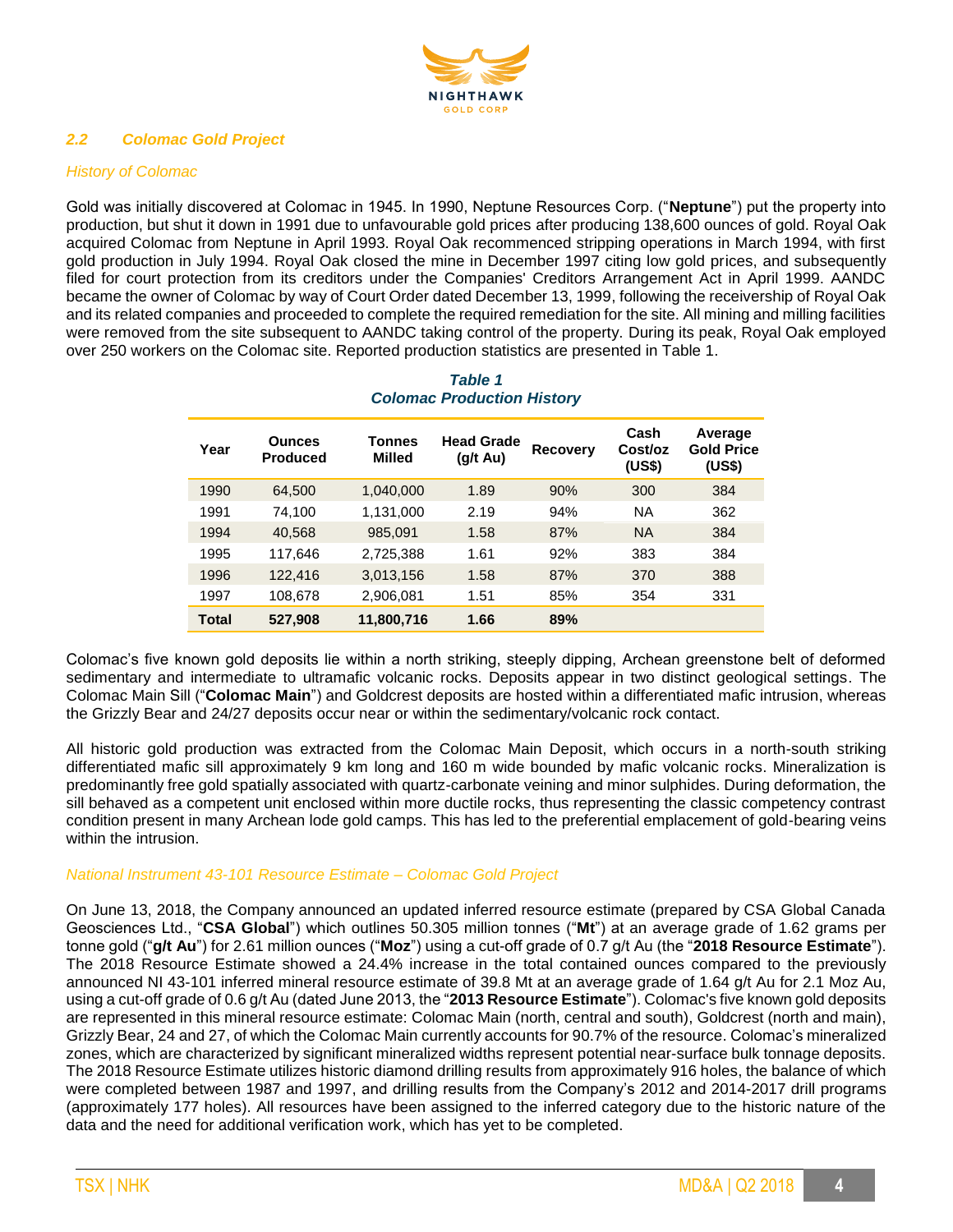

All deposits are open laterally and to depth (see Figure 2 – Deposits at Colomac Gold Project). Historically mined volumes of the Colomac Main mineralization have been deleted from the current resource model.

### *Figure 2 Deposits at Colomac Gold Project*



### *Colomac Summary*

Colomac is accessed by winter road from Yellowknife for approximately three months each year, or year-round by aircraft to a 5,000 foot airstrip at site. Colomac contains at least five separate gold deposits open in all directions (Colomac Main, Goldcrest, Grizzly Bear, 24 and 27, all part of the 2018 Resource Estimate). Only one of these known deposits, Colomac Main, was historically mined. Intermittent mining from 1990 to 1997 was limited to one of three shallow open pits developed on a steeply dipping quartz diorite intrusion (Colomac Main). Historical production is reported to be 527,908 oz Au with an average head grade of 1.66 g/t Au (see "History of the Colomac" above). Mining activities exploited only a small portion of the sill's 9 km mineralized strike length. All mining and processing equipment and infrastructure have been removed from site.

Due to market conditions at the time and constrained access to capital, the Company conducted approximately 20,000 metres of total drilling on Colomac from 2012 to 2016. Despite the limited amount of drilling, the Company achieved a 97% hit rate and discovered a high-grade shoot (proximal to the main deposit at Zone 1.5). The potential for additional high-grade zones exists over Colomac sill's 9 km strike length, thus providing an opportunity to deliver an increase in contained ounces and average grade. Similarly, the untested exploration targets at Goldcrest (~4 km strike), and the newly discovered Nice Lake sills (2-4 km strike) are also considered excellent candidates for resource expansion.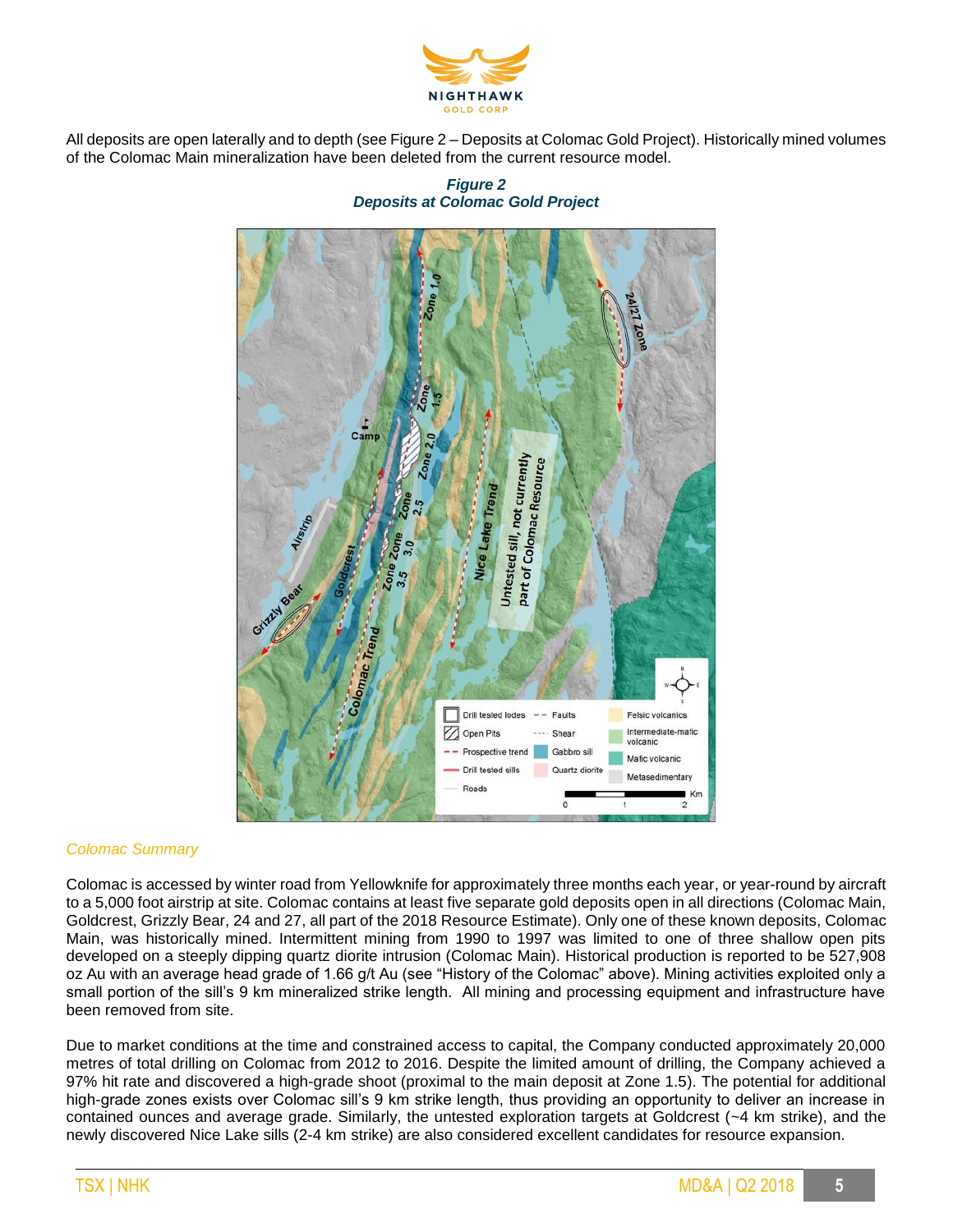

#### *Colomac Mineralized Zones and Exploration Potential*

Colomac Main consists of 6 main mineralized zones (Zones 1.0, 1.5, 2.0, 2.5, 3.0 and 3.5) along a 7 km strike length. Very limited historical drilling has been conducted on an additional unexplored 2 km portion of the sill to the south. The discovery of a high-grade domain at Zone 1.5 in 2014 changed the focus of the exploration program, with drilling aimed at further delineating the high-grade domain, as well as targeting the potential for other high-grade domains along the sill. To date, the potential for high-grade shoots have been identified at Zone 1.5, Zone 2.0, Zone 3.5 and more recently at Zone 1.0.

Drilling to date has constrained the near surface dimensions of high-grade Zone 1.5 as upwards of 300 m along strike, 30 to 60 m in true width in the near surface, and the overall mineralized portion of the sill expands to upwards of 155 m in true width at depth, and extending from surface down to more than 660 m vertical depth, and remains open. Zone 2.0, within the northern part of Colomac Main, hosts a well-defined mineralized shoot with true widths ranging from 40 m near surface to 80 m at depth. Steeply plunging to the northeast, this style of mineralization constitutes a key opportunity as drilling confirmed its continuation and increasing widths with depth. Zone 3.5, located 2.5 km to the south of Zone 2.0, is similar to Zone 1.5 but has received significantly less drilling, and has near surface true widths of 20 m ranging to 40 m at depth. The continuity and widths of mineralization characterizing these two zones establishes them as important prospects for resource expansion.

The discovery and presence of these higher-grade domains demonstrates the potential for discovery of other high-grade domains throughout the Colomac and Goldcrest sills given their size and continuity.

Goldcrest lies parallel to and 400 m west of the compositionally similar Colomac Main. Two zones, Goldcrest North and South, lie along the sill's 2.5 km length and are included in the 2018 Resource Estimate. The Goldcrest resource represents a primary underexplored target that is open laterally and to depth. The airborne and ground magnetic maps indicate the potential for both the Colomac and Goldcrest sills to extend an additional 2 km to the south (see Figure 3).





**Exploration Program** 

*Figure 3*

نسب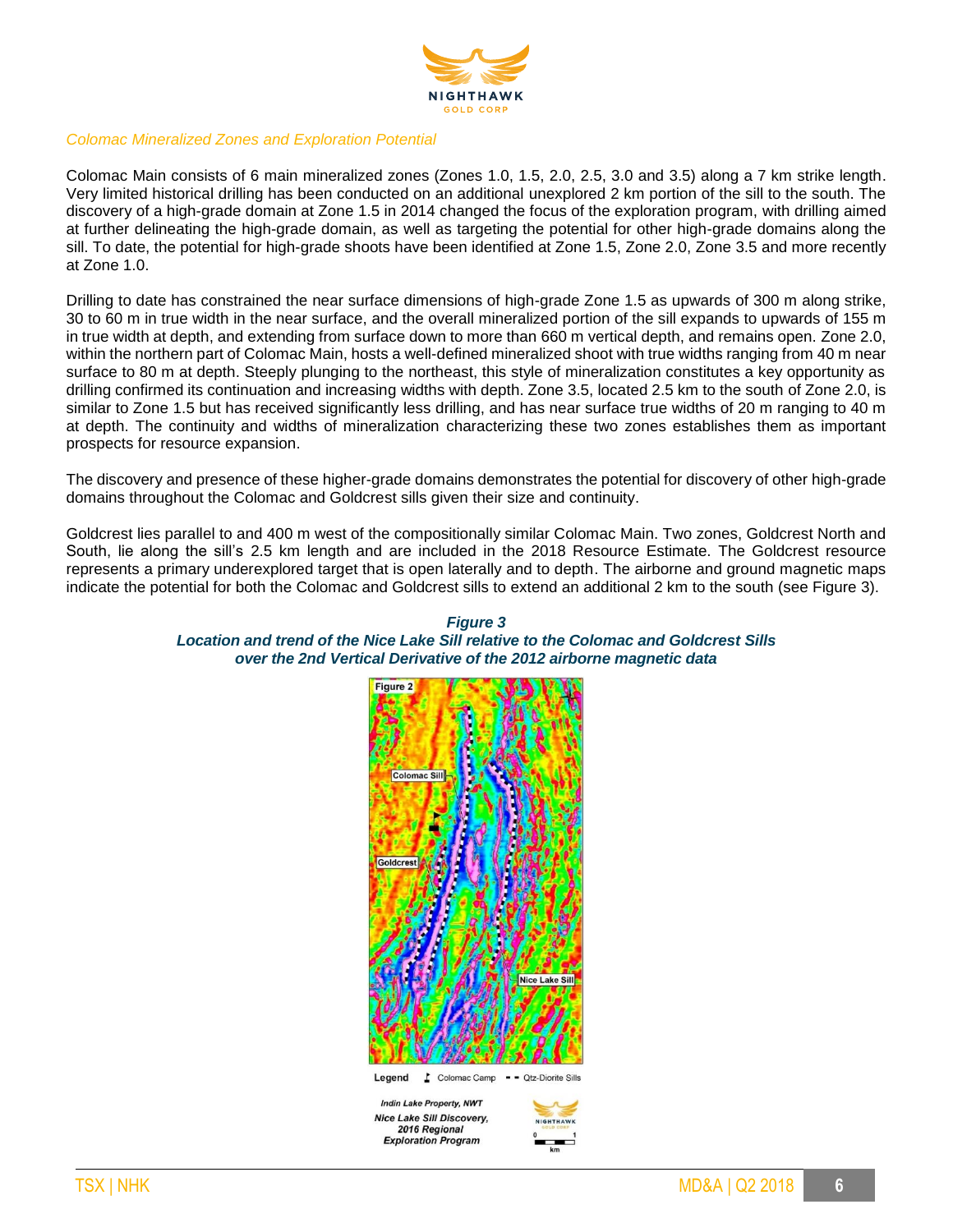

Field exploration and regional prospecting activities in 2016 led to the discovery of the Nice Lake sill (see press release dated February 7, 2017), a new mineralized quartz diorite intrusion similar to the Colomac and Goldcrest sills. The Nice Lake sill was subsequently traced over 4 km in outcrop along a trend sub-parallel to the Colomac sill. True widths of the sill remain unknown. Approximately 40% of the grab samples collected along the Nice Lake trend contained gold, including a sample that returned up to 2.61 g/t Au. Additional field work is being carried out to better define this new discovery as it remains open along strike and has yet to be thoroughly mapped. The 2017 field program looked at investigating other similar magnetic patterns east and south of Colomac that have yet to be prospected (see Figure 3).

### *Preliminary Metallurgical Results*

On April 19, 2017, February 21 and May 22, 2018, the Company announced encouraging preliminary results from its ongoing metallurgical test work program on Colomac mineralization. Testing was completed at Bureau Veritas in Richmond, BC, and audited by Starkey & Associates Inc. in Oakville, Ontario. Testwork indicated that when using a combination of gravity recovery and cyanide leaching, gold recoveries of up to 96.5% in the lower grade material and up to 98.0% were achieved in the higher-grade rock representing a significant increase in recovery over the historic production results of 88.1% (1994 to 1997). Additional test work is underway to further broaden investigations to include more of Colomac's other discrete mineralized zones. Results from metallurgical testing to-date (both the low-grade and the high-grade material), although preliminary in nature, show the rock at Colomac to be exceptional in terms of grind characteristics, gold recoveries, and responsiveness to all standard gold recovery technologies, including heap leaching, flotation, and gravity separation. The rock is also exceptionally clean as no deleterious materials have been detected todate that could otherwise adversely affect processing or impact the environment. Particularly encouraging were the preliminary heap leach bottle roll test recoveries on the lower grade rock, which showed recoveries of 81.8%.

The master composite sample, having a head grade of 1.80 g/t Au, generated favourable recoveries for all process options, including heap leaching, flotation, and gravity separation. The higher-grade material had a 4.99 g/t Au head grade and responded similarly.

Favourable recoveries were achieved for all process options. Gold recoveries by flotation ranged from 94.1% - 95.5% with maximum recoveries achieved at a feed size  $P_{80}$  of 151 microns, and between 90.7 – 94.6% on the higher grade, with maximum recoveries achieved at P<sub>80</sub> 75 microns. Cyanide heap leaching of minus 12,700 micron material reported up to 81.8% recoveries, perhaps an option for lower grade material which would otherwise be considered waste. One column leach test has been completed to date on higher-grade mineralization posting a recovery of 34.3%. Such noted recovery variability is not uncommon as significant fluctuations have also been documented in recent metallurgical studies on other notable northern deposits and is considered largely a function of the particle size that interacts with the leachate. Cyanidation of ground rock increased gold recoveries significantly up to 96.5% on the lower grade and 98.0% on the higher-grade material.

Despite the variability, Colomac results convey a positive indication of the deposit's heap leach potential, falling within the expected performance range for crushed ore. Additional metallurgical work is required to arrive at a statistically relevant population of results for all deposit types, mineralized zones and corresponding grade variations. As in the previous sampling programs, testwork will be carried out on Colomac drill core from recent drilling.

A summary of that metallurgical test work is shown in Table 2 below:

## *Table 2 Master Composite Test Results* **Particle**

| Test             | <b>Description</b> | <b>Particle</b><br>Size $P_{80}$ | <b>Au Recovery</b><br>(%)         |               |
|------------------|--------------------|----------------------------------|-----------------------------------|---------------|
|                  |                    | (microns)                        | <b>Master</b><br><b>Composite</b> | High<br>Grade |
| <b>Flotation</b> | Fine               | 75                               | 94.9                              | 94.6          |
|                  | Medium             | 105                              | 94.1                              | 93.5          |
|                  | Coarse             | 151                              | 95.5                              | 90.7          |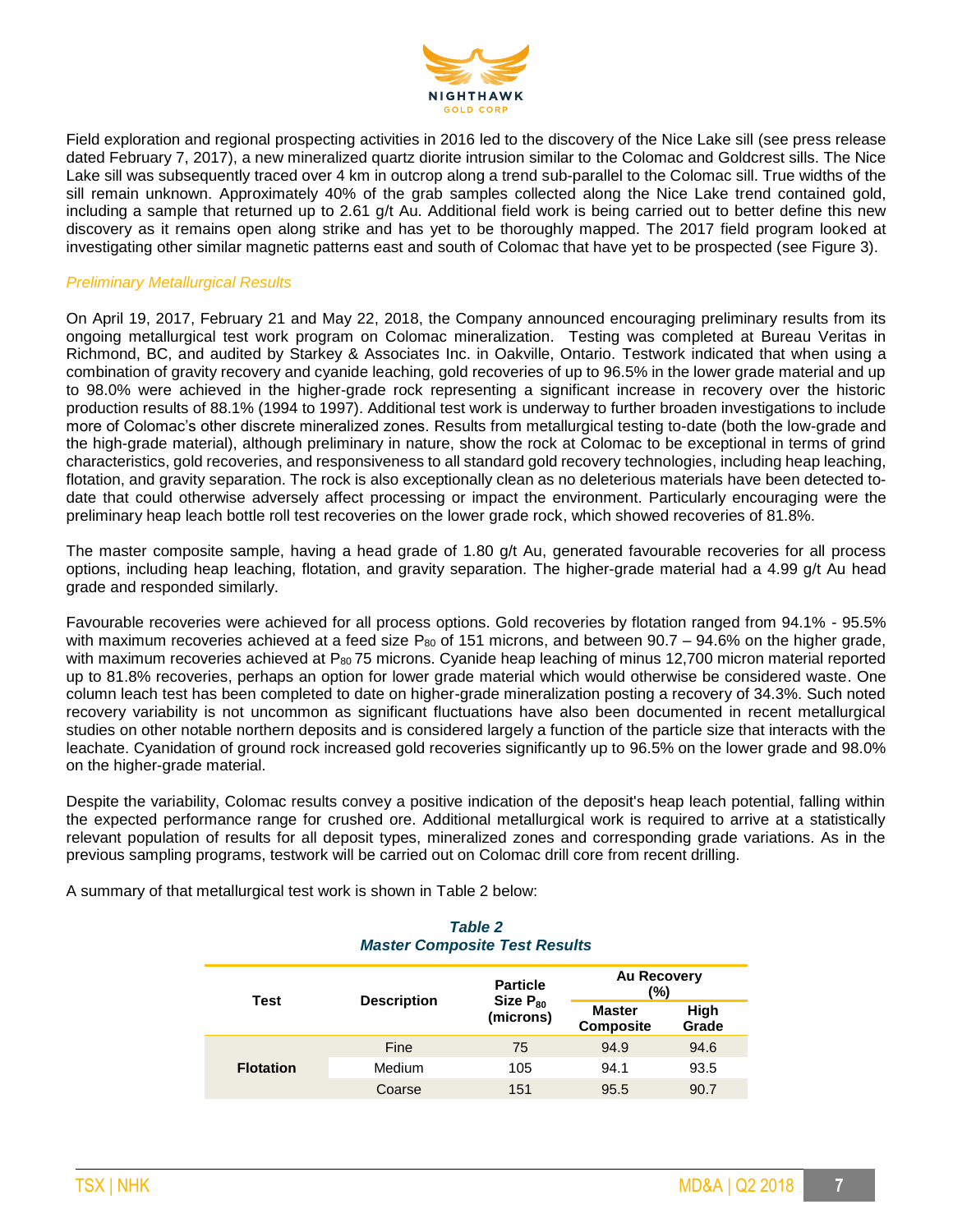

| Gravity<br>(Centrifuge)      | Fine                     | 75     | 33.3 | 54.3 |
|------------------------------|--------------------------|--------|------|------|
|                              | <b>Medium</b>            | 105    |      | 40.5 |
|                              | Coarse                   | 150    | 25.9 | 42.8 |
| <sup>(1)</sup> Crushed Leach | <b>Bottle Roll Leach</b> | 12,700 | 81.8 | 57.5 |
|                              | Column Leach             | 12,700 | N/A  | 34.3 |
| <b>Ground Leach</b>          | Whole Ore                | 150    | 96.5 | 96.4 |
|                              | Gravity + Leach          | 106    | 96.4 | 98.0 |

(1) Standard tests to determine preliminary heap leach amenability

Although the findings of this test work program indicate the Colomac deposit is amenable to all standard recovery technologies, the flowsheet developed on the master composite is viewed as preliminary in nature. Additional test work is expected to focus on some of the other gold zones within the mineralized sills, and to continue scrutinizing the heap leach potential of Colomac. The main purpose is to confirm that metallurgical responses observed so far apply over a broader range of head grades and zone locations.

### *2.3 Exploration Programs*

### *2017 Exploration Program*

The Company's 2017 exploration program (March to September), included 26,168 metres of drilling, the most ambitious campaign to date, and was focused mainly at Colomac (Zone 1.0, 1.5 and 2.0 within the Colomac Main Sill, the Goldcrest Sill and the Grizzly Bear deposit), as well as drill testing one of the Company's regional targets. The program was aimed to better define and expand the dimensions of Colomac higher-grade mineralization intersected to-date, to test for the possible convergence of high-grade Zones 1.5 and 2.0, to explore for other potential new zones of near surface higher grade material, to expand the current resource, and to continue exploring throughout the extensive regional land package. The Company started the year with 2 drills, adding a third drill in late June. For further explanation of the 2017 exploration program, please refer to the MD&A for the fiscal year ended December 31, 2017 filed on [www.sedar.com](http://www.sedar.com/) or on the Company's website at [www.nighthawkgold.com.](http://www.nighthawkgold.com/)

### *2017 Regional Exploration*

On April 12, 2018, the Company announced several new gold discoveries made during the 2017 summer field season which began in early June. Fieldwork focused on several priority target areas leading to the discovery of a high-grade gold showing at Treasure Island, a new mineralized gold zone within the Nice Lake Sill area, a newly defined and extensive gold system associated with the Swamp prospect, and enhanced definition and expansion of the high-grade gold trend at Leta Arm.

Highlights include:

- New high-grade gold discovery at Treasure Island (Seadog showing) up to 27.80 g/t Au in grab samples and 19.85 g/t Au over 1.0 metre in channel samples;
- New gold zone defined within the Nice Lake Sill 20-metre-wide quartz diorite sill exposed for over 160 metres – grab sample assays up to 4.19 g/t Au;
- New 1.6 km by 1.0 km gold anomaly defined at the Swamp Prospect with grades up to 4.33 g/t Au in grab samples, associated with a large deformation and alteration zone; and
- High-grade gold trend at Leta Arm continues to be better defined with assays up to 95.40 g/t Au.

The results will help direct Nighthawk's 2018 field program where the main objectives are: to better define and expand the new mineralization discovered to-date; explore for other near surface higher-grade opportunities; become more aggressive with regional exploration and drilling activities; and continue to advance the Company's many priority deposits and showings that are key to the evolution of this early gold camp including potential mining scenarios for the Colomac Gold Project.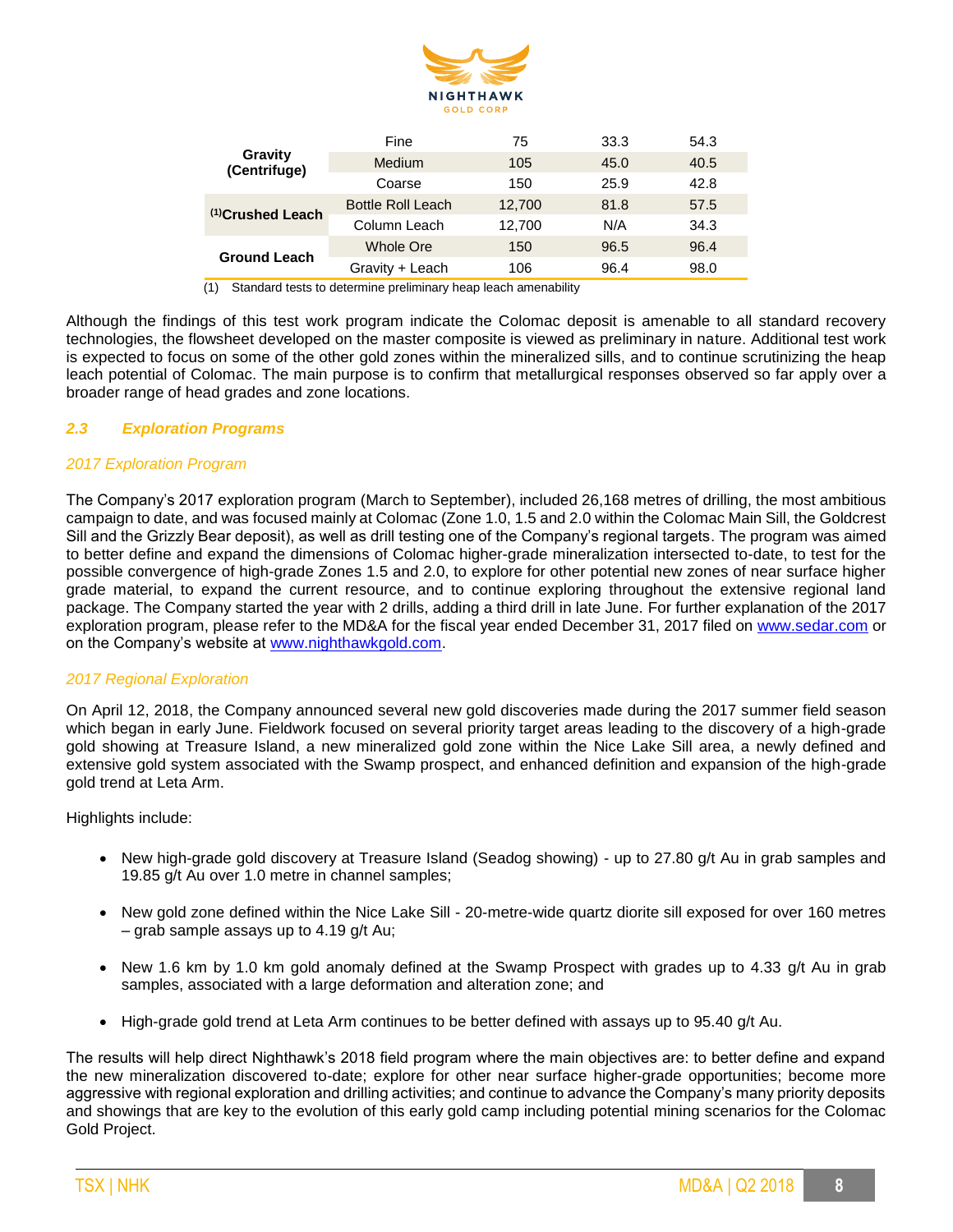

#### *2018 Exploration Program*

Nighthawk announced the 2018 exploration program which included three rigs drilling a minimum 25,000 metres. The focus of the 2018 program includes the further delineation of the Colomac Gold Project, to drill test a number of its regional targets, as well as extensive regional mapping, prospecting and geophysics work to bring new targets forward to drill ready status. With the recently announced \$2.5 million non-brokered private placement of flow-through shares (as further described in Section 1 – Description of Business) the Company expanded the planned drilling for 2018 exploration to be upwards of 30,000 metres as well as further increase the prospecting program.

Two drills will be focused at Colomac and will continue to expand Colomac Zones 1.0, 1.5, 2.5, 3.5, the Goldcrest sill, and the Grizzly Bear deposit along strike and to depth, and to explore for other potential zones of higher-grade mineralization within the sills. One drill will be active throughout the regional Indin Lake Gold Property for the entire 2018 season. In March drilling commenced at the Leta Arm Gold Project (which includes the North Inca and Diversified Mines, the #3 and Lexindin showings) to test North Inca and Diversified from lake setups following up on the Company's 2011 drill results as well as test the down plunge and strike extensions of the vein systems.

Drilling is also planned for the Company's high-grade Damoti gold deposit. A 2005 resource estimate<sup>1</sup> pursuant to National Instrument 43-101, reports a measured and indicated resource, at a cut-off grade of 8.00 g/t Au, of 40,600 tonnes grading 26.17 g/t Au, and an inferred mineral resources of 17,800 tonnes grading 16.38 g/t Au (see press release dated, November 17, 2005, for Anaconda Gold Corp.). The Company believes there is opportunity to grow this resource beyond its current high-grade core. Damoti is central to the logic for consolidating the Indin Lake Gold Camp, as it represents a very high-grade satellite deposit that could augment any future Colomac gold production. It also shows the prospective grade and contained gold ounces that regional assets may contain, and their potential to strengthen Nighthawk's 100% controlled district play centered on Colomac, a mutli-million-ounce deposit with significant growth possibilities.

2018 will see the continuation of focused mapping and prospecting programs directed at advancing Nighthawk's many regional showings and deposits in preparation for drilling, and to generate new opportunities through escalated exploration activities.

Within its 899 square kilometre land package Nighthawk has many other highly prospective and untested prospects in the pipeline that have been steadily advanced towards a drill ready state. Several of these as mentioned above, are candidates to be tested in 2018, as the Company continues to aggressively build on its regional gold camp strategy of discovering and evolving near surface gold deposits to augment its ever growing Colomac Gold Project. Nighthawk is the first company to have consolidated the Indin Lake Greenstone Belt. Accordingly, the region has never seen this comprehensive scale of activity, which puts this Archean gold camp at an early stage of exploration and development where new discoveries, and in particular near-surface discoveries, are to be expected.

 $\overline{a}$ 

<sup>&</sup>lt;sup>1</sup> Note: The reader is cautioned that a qualified person has not done sufficient work to classify the historical estimates presented in this news *release as current resources. The Company has not verified these historical resources and is not treating these historical estimates as current mineral resources. While these estimates were prepared in accordance with National Instrument 43-101, there is no assurance that they are in accordance with current standards and these resource estimates should not be regarded as consistent with current standards or unduly relied upon as such. Nighthawk includes these historical estimates for information purposes as they represent material historical data which have previously been publicly disclosed. (In 2005, a report titled "Technical Report and Resource Estimate on the Damoti Lake Property, Northwest Territories, Canada" was prepared for Anaconda Gold Corp. by P & E Mining Consultants Inc. and authors Eugene Puritch P.Eng,*  and Wayne D. Ewert P. Geo (see Anaconda's profile at www.sedar.com for a copy of this historic report)). To Nighthawk's knowledge, the *2005 Technical Report is the most recent resource estimate available regarding the Damoti Lake deposit.*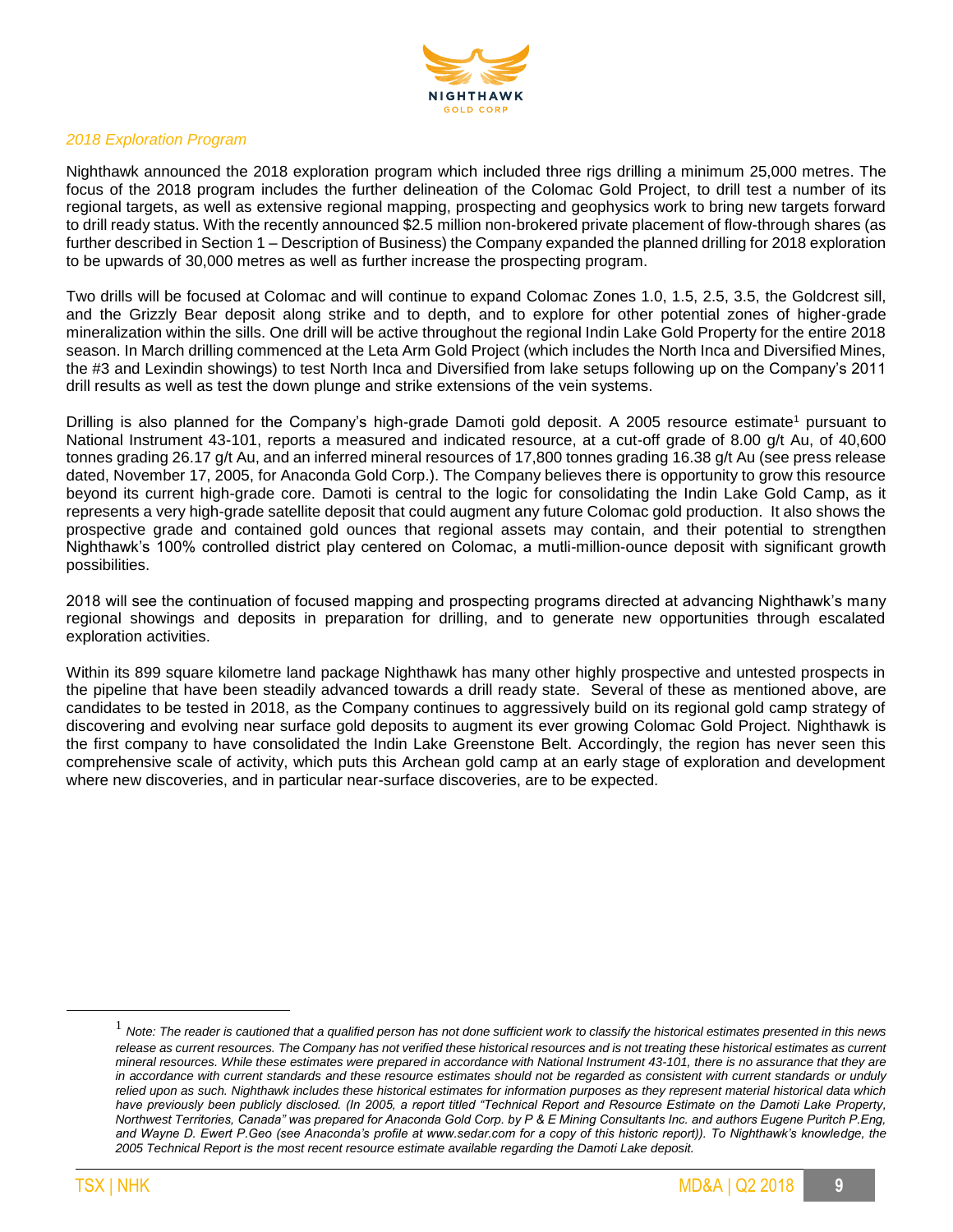

### *Figure 4 2018 Indin Lake Drill Targets*



### **3. EXPLORATION AND EVALUATION EXPENDITURES**

|                                 |                                        | <b>Incurred During Six Months Ended</b><br><b>June 30, 2018</b> |                          |                                           |
|---------------------------------|----------------------------------------|-----------------------------------------------------------------|--------------------------|-------------------------------------------|
| <b>Property</b>                 | <b>Balance</b><br>December 31,<br>2017 | <b>Acquisition costs</b>                                        | <b>Exploration costs</b> | <b>Balance</b><br><b>June 30,</b><br>2018 |
| <b>Indin Lake Gold Property</b> | \$53,333,900                           | \$37,127                                                        | \$7,545,347              | \$60,916,374                              |

The following table identifies the breakdown of the Indin Lake Gold Property's exploration and evaluation expenditures for the six months ended June 30, 2018 and 2017: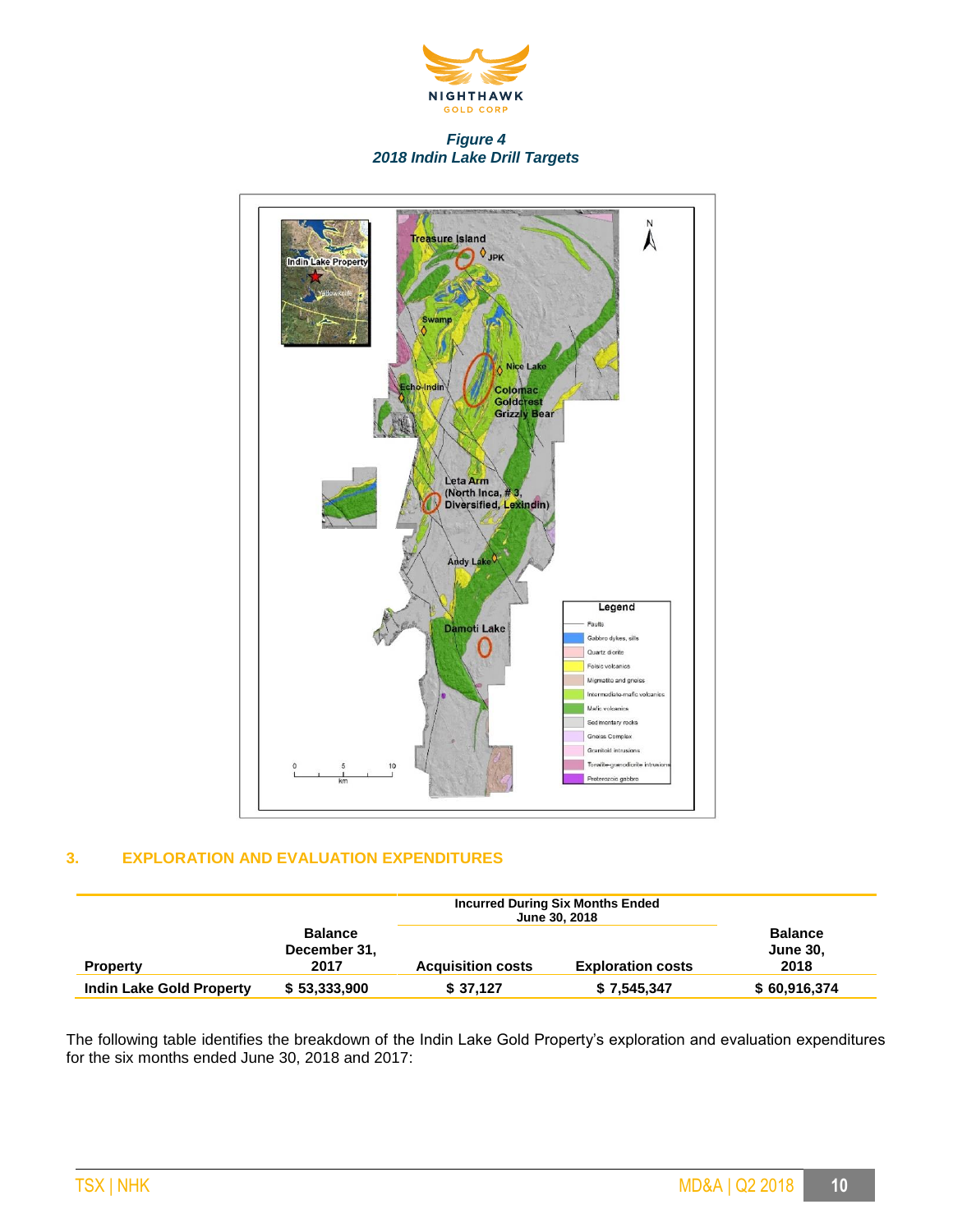

### *Indin Lake Gold Property Capitalized Exploration and Evaluation Expenditures*

| Six months ended June 30,                      | 2018         | 2017         |
|------------------------------------------------|--------------|--------------|
| <b>Option Payments &amp; Acquisition Costs</b> |              |              |
| Balance, beginning of period                   | \$10,287,885 | \$10,192,284 |
| Acquisition costs                              | 37,127       | 67,055       |
| Balance, end of period                         | \$10,325,012 | \$10,259,339 |
| <b>Exploration Costs</b>                       |              |              |
| Balance, beginning of period                   | \$43,046,015 | \$31,483,994 |
| Drilling                                       | 3,022,301    | 1,943,898    |
| Transportation                                 | 2,022,953    | 798,160      |
| Camp                                           | 1,080,894    | 1,159,123    |
| Assaying & analytical                          | 499,783      | 191,904      |
| Geological & consultant fees                   | 468,381      | 397,148      |
| Geophysics                                     | 261,589      | 341,910      |
| Prospecting                                    | 52,900       | 103,800      |
| Metallurgy                                     | 42,562       | 44,605       |
| Administrative office costs & other            | 42,538       | 27,363       |
| Licenses & permits                             | 37,596       | 120,787      |
| Environmental                                  | 13,850       | 21,545       |
| Stock-based compensation (non-cash)            |              | 814,455      |
|                                                | 7,545,347    | 5,964,698    |
| Balance, end of period                         | \$50,591,362 | \$37,448,692 |
| <b>Cumulative Expenditures to Period End</b>   | \$60,916,374 | \$47,708,031 |

During the six months ended June 30, 2018, capitalized costs of \$7.6 million were incurred and related to the 2018 exploration program on the Company's Indin Lake Gold Property, which began in late February 2018 (six months ended June 30, 2017, capitalized exploration costs of \$6.0 million were incurred). Costs related to the ongoing geological evaluation of the Colomac Gold Project and included the organization of the camp and the necessary logistical costs therein, drilling, transportation, geological and consulting fees, assaying and analytical costs, geophysics, metallurgical analysis as well as prospecting. For further details of the program, see Section 2.3 – Exploration Programs.

### **4. OUTLOOK**

As of June 30, 2018, Nighthawk's working capital position was \$18.5 million with \$2.5 million of flow-through expenditure obligations remaining to be spent by December 31, 2018. Nighthawk announced an \$11 million 2018 exploration program with a minimum 25,000 metres of drilling. With the closing of the \$2.5 million flow-through private placement subsequent to period end on July 11, 2018 (as further described in Section 1 – Description of Business), Nighthawk announced the expansion of the 2018 exploration program to upwards of 30,000 metres of drilling focused on the further delineation of the Colomac Gold Project, drill testing a number of its regional targets, and continue to conduct regional mapping, prospecting and geophysics work to bring new targets forward to drill ready status for a total expanded exploration budget of \$13 million.

Upcoming catalysts in 2018 include continued drilling results from the Colomac Project, Treasure Island, Damoti Lake, and a few other regional targets that are considered high priority; and additional metallurgical test-work from various zones within the Colomac Main sill.

An investment in Nighthawk's securities is speculative, see Section 13.6 – Risk Factors.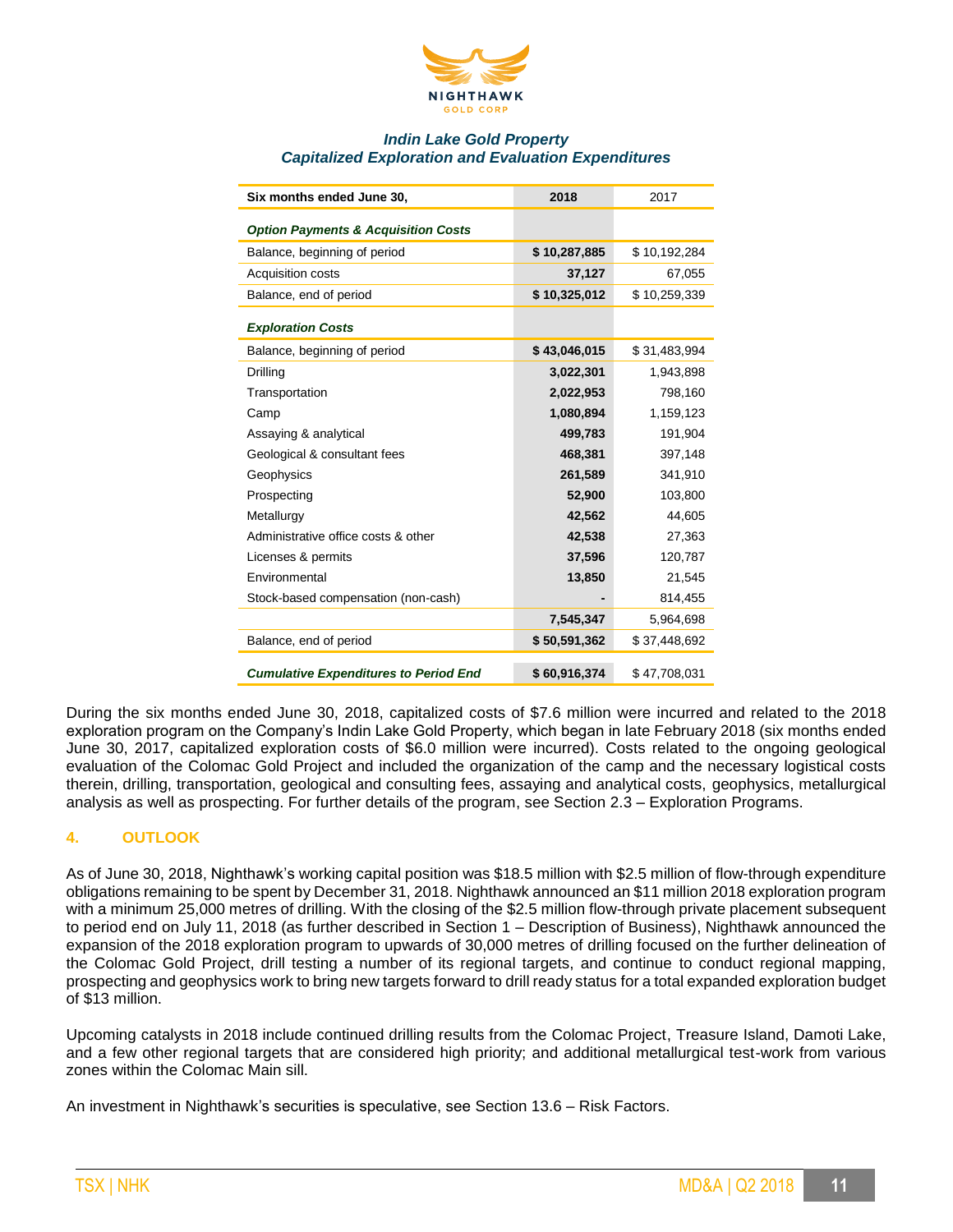

### **5. SERVICE OBLIGATION UNDER TERMS OF COLOMAC AGREEMENT**

As consideration for the Colomac Gold Project (see Section 2.1 – Acquisitions), Nighthawk committed to perform reclamation services on three other sites within the Indin Lake Gold Property land package which are the responsibility of AANDC, being the Diversified, Chalco Lake, and Spider Lake sites. The obligation for the reclamation services being carried out on behalf of AANDC totals a maximum of \$5.0 million. The Company entered into the Colomac LOC's totalling \$5.0 million in favour of AANDC to secure the obligation to perform the reclamation services for each site. The Colomac LOC's are thereby secured by the Colomac GIC's at a Canadian chartered bank for the same amounts.

The Company has not assumed the reclamation liabilities of these three sites directly and is not responsible for any historical environmental liabilities associated with the Colomac Gold Project. Upon completion of the reclamation services to the satisfaction of an independent third party engineer, the Colomac LOC's with respect to each site will be released and the hold restriction on the related Colomac GIC will be eliminated (\$3.0 million for the Diversified site, \$1.0 million for the Chalco Lake site and \$1.0 million for the Spider Lake site). The service obligation with respect to the Chalco Lake site was completed during Fiscal 2013 and no further work is required thereon. At any time, the Company may terminate the liability relating to this service obligation, but as a consequence would relinquish the related Colomac GIC still held as security against the Colomac LOC's at that time.

### *Diversified*

No costs were incurred on the Diversified service obligation during the six months ended June 30, 2018. Cumulative expenditures to June 30, 2018 are \$1.3 million. During the year ended July 31, 2012, significant work was performed (\$1.2 million) to remove a majority of the existing structures, hazardous and non-hazardous waste from the site. A spur ice road to the Diversified site was previously commissioned during the winter months to efficiently transport the material offsite to the appropriate disposal facilities. No further demolition work is required at Diversified as all structures have been removed. Remaining work includes the removal of debris, management of contaminated soil and planning closure of the mine shaft. Further significant remediation work on this site may be carried out once a final reclamation plan has been prepared and all necessary approvals obtained from AANDC. Fulfillment of this obligation would require the use of hard dollar funds (non-flow-through) and may be carried out when the Company has a sufficient budget to do so. Once the work is completed however, the Colomac LOC (for Diversified) would be terminated and the restriction on the related Colomac GIC of \$3.0 million would be released.

### *Spider Lake*

No costs were incurred on the Spider Lake service obligation during the six months ended June 30, 2018. Cumulative expenditures to June 30, 2018 are \$0.2 million. During the summer of 2012, Nighthawk carried out a delineation program at Spider Lake and obtained a better estimate of the hydrocarbon and metals contamination at site. A waste rock characterization program was performed as well. Results of these programs allowed Nighthawk to plan the reclamation work at this site. All necessary approvals of the Spider Lake reclamation plan have been obtained. The reclamation work planned for the summer of 2014 was not able to be carried out as the Company did not have a sufficient budget of hard dollar funds (non-flow-through) to complete the work. Once the work is completed however, the Colomac LOC (for Spider Lake) would be terminated and the restriction on the related Colomac GIC of \$1.0 million would be released.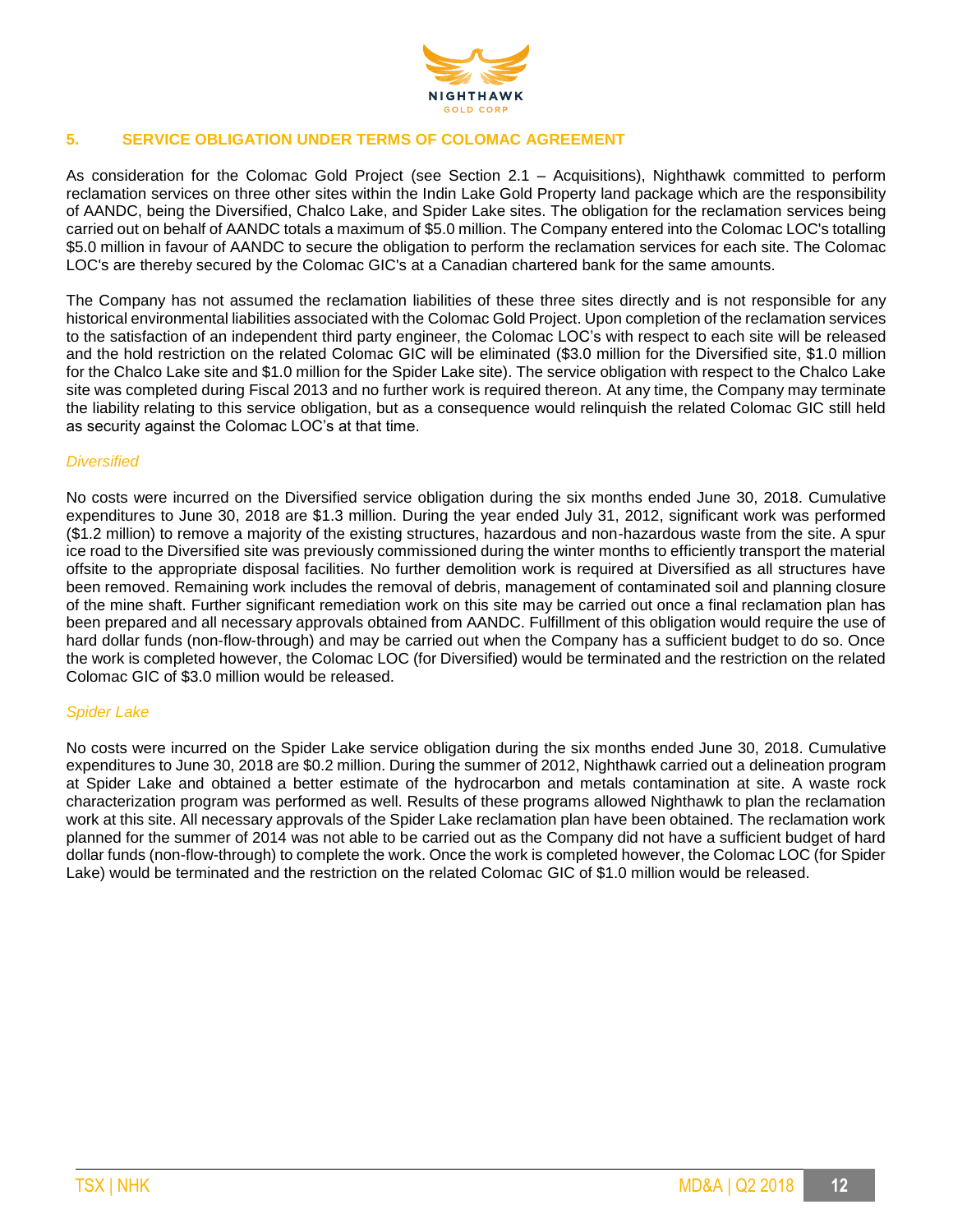

#### **6. RESULTS OF OPERATIONS**

|                                                                                                                                                                                                                                                                    | <b>Three Months Ended</b><br><b>June 30,</b>                                                         |                                                                                                              | <b>Six Months Ended</b><br><b>June 30,</b>                                                               |                                                                                                                        |
|--------------------------------------------------------------------------------------------------------------------------------------------------------------------------------------------------------------------------------------------------------------------|------------------------------------------------------------------------------------------------------|--------------------------------------------------------------------------------------------------------------|----------------------------------------------------------------------------------------------------------|------------------------------------------------------------------------------------------------------------------------|
| <b>Operations</b>                                                                                                                                                                                                                                                  | 2018                                                                                                 | 2017                                                                                                         | 2018                                                                                                     | 2017                                                                                                                   |
| Salaries, director and consulting fees<br>Shareholder communication and marketing<br>Regulatory<br>Office and administration<br>Professional fees<br>Travel<br>Stock-based compensation<br>Flow-through share premium<br>Interest income<br>Deferred tax provision | \$157,582<br>99,582<br>47,954<br>52,203<br>42,006<br>53,642<br>(1,478,144)<br>(37, 261)<br>1,676,181 | \$126,299<br>54,538<br>142,515<br>66,686<br>51,307<br>54,070<br>2.499<br>(901.490)<br>(48, 812)<br>1,334,259 | \$366,588<br>184,406<br>146,509<br>113,815<br>67.346<br>83,256<br>(1,836,558)<br>(311, 979)<br>1,676,181 | \$233,317<br>150,465<br>174,572<br>133,057<br>124.977<br>90,404<br>1.912.148<br>(1, 199, 383)<br>(71,633)<br>1,762,836 |
| Loss for the period                                                                                                                                                                                                                                                | \$783,745                                                                                            | \$881,871                                                                                                    | \$539,564                                                                                                | \$3,310,760                                                                                                            |
| Loss per share - Basic and fully diluted                                                                                                                                                                                                                           | $$ Nil^{(1)}$$                                                                                       | $$$ Nil <sup>(1)</sup>                                                                                       | $$ Nil^{(1)}$$                                                                                           | \$0.02 <sup>(1)</sup>                                                                                                  |

(1) Fully diluted weighted average common shares outstanding, used in the calculation of fully diluted net loss per share, are not reflective of the outstanding stock options and warrants at that time as their exercise would be anti-dilutive in the net loss per share calculation.

### *6.1 Six Months Ended June 30, 2018*

Nighthawk's results of operations for the six months ended June 30, 2018 resulted in a loss of \$0.5 million, compared to a loss of \$3.3 million for the six months ended June 30, 2017.

The variance between the two periods is due primarily to the following:

- Stock-based compensation relates to the timing and amount of vested options during the period in accordance with their grant terms;
- Flow-through share premium income of \$1.8 million was recorded for the current period as the Company incurred exploration expenditures and reduced its flow-through commitment;
- Interest income is derived from the cash balance on hand as well as the Colomac GIC's being held has restricted cash to secure the Colomac LOC's. Term GIC's matured during the six months ended June 30, 2018 resulting in significant interest being earned in the period. The cash is held at Canadian chartered banks;
- Salaries, director and consulting fees increased for the current period as board compensation was established based on an independent compensation review. As well, additional consulting fees were incurred in support of operations during the period;
- Shareholder communication and marketing expense increased as the Company continues to improve shareholder and investor awareness in an effort to continue to diversify and strengthen the shareholder base and increase liquidity;
- Regulatory costs were decreased from the prior period as the Company graduated to the TSX in May 2017 and incurred the associated fees with the graduation;
- Professional fees decreased during the current period as compared to the same period in the prior year as the Company incurred costs in prior year related to changing its fiscal year end and therefore incurred additional audit and legal fees as result; and
- Unrealized loss on investments related to the fair value decrease of the Company's common shares of CR Capital Corp. which were acquired in prior year from the sale of the Superior Project. The deferred income tax provision resulted mainly from differences between the accounting and tax values of assets recognized on its statement of financial position. Specifically, the deferred tax provision of \$1.8 million in the current period primarily arose because the exploration and evaluation assets incurred and capitalized for accounting purposes did not increase the tax basis, as the expenditures related to flow-through expenses which were previously renounced.

#### *6.2 Three Months Ended June 30, 2018*

Results of operations for the three months ended June 30, 2018 resulted in a loss of \$0.8 million, compared to a loss of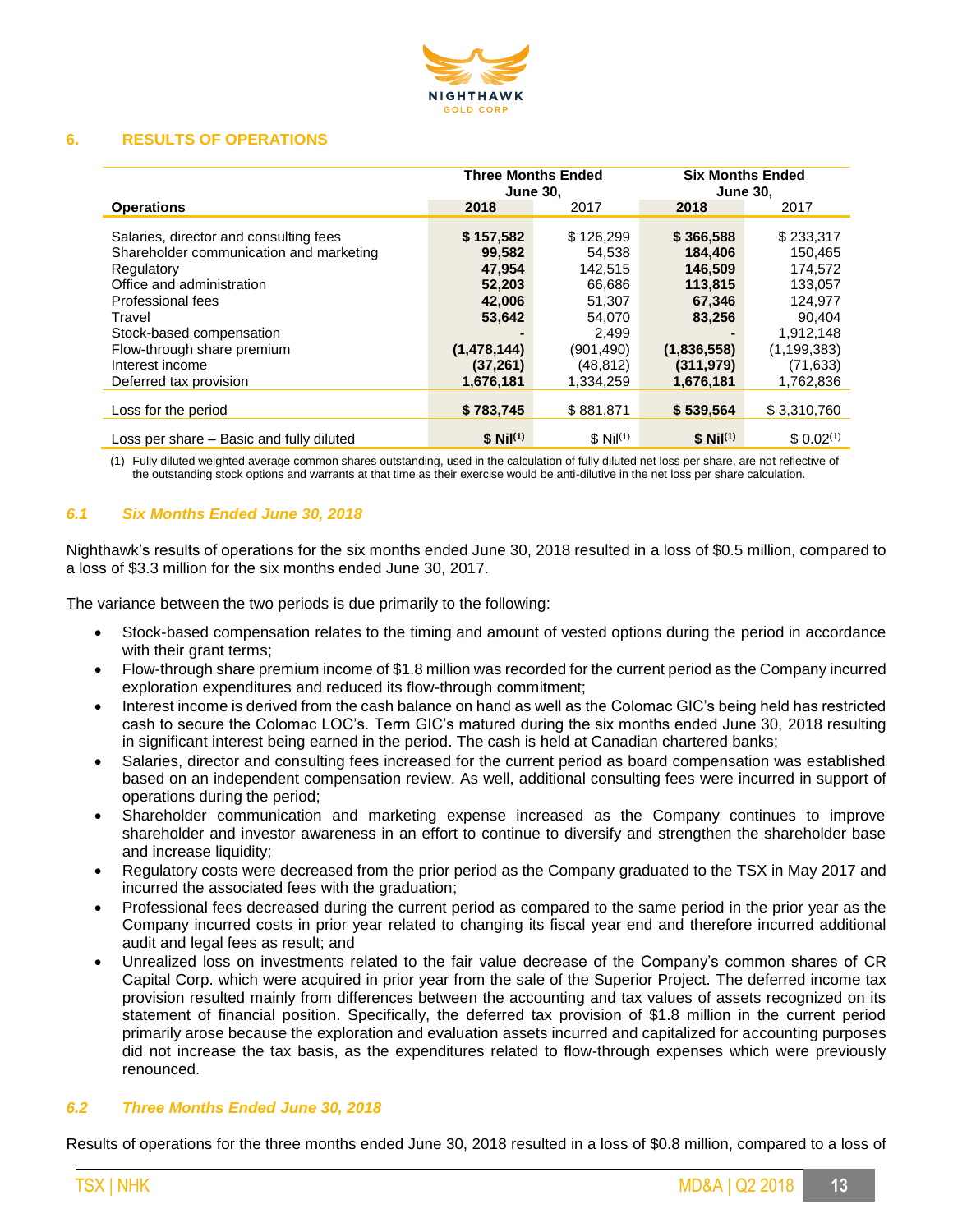

\$0.9 million for the same period in prior year. The variance between the two three month periods is primarily due to the explanations as provided for in the six month period in Section 6.1 above.

### **7. QUARTERLY FINANCIAL INFORMATION**

In November 2016, the Company changed its fiscal year end from July 31 to December 31. The financial data pertaining to the two months ended December 31, 2016 below is the transitional period resulting from the change in fiscal year end. The following selected financial data for the past eight quarters**(1)** has been prepared in accordance with IFRS and should be read in conjunction with Nighthawk's audited annual consolidated financial statements:

| <b>Operations</b>                               | <b>Quarter Ended</b><br>Sep. 30, 2017 | <b>Quarter Ended</b><br>Dec. 31, 2017 | <b>Quarter Ended</b><br>Mar. 31, 2018 | <b>Quarter Ended</b><br>Jun. 30, 2018 |
|-------------------------------------------------|---------------------------------------|---------------------------------------|---------------------------------------|---------------------------------------|
| Operating expenses                              | \$441,440                             | \$411,504                             | \$508,951                             | \$452,969                             |
| Interest income                                 | (32,012)                              | (23, 032)                             | (274, 718)                            | (37, 261)                             |
| Flow-through share premium                      | (1,076,683)                           | (154, 811)                            | (358, 414)                            | (1,478,144)                           |
| Gain on sale of mineral property                | (180,000)                             |                                       |                                       |                                       |
| Unrealized loss (gain) on marketable securities |                                       | 10.000                                | (120,000)                             | 170,000                               |
| Deferred tax provision (recovery)               | 643,274                               | (231, 792)                            |                                       | 1,66,181                              |
| Net loss (income)                               | (\$203,981)                           | \$11,689                              | (\$244,181)                           | \$783,745                             |
| Net loss (income) per share                     | \$Nil <sup>(2)</sup>                  | \$Nil <sup>(2)</sup>                  | \$Nil <sup>(2)</sup>                  | \$Nil <sup>(2)</sup>                  |
| Cash and cash equivalents                       | \$27,644,823                          | \$26,095,840                          | \$25,216,097                          | \$19,097,225                          |
| Other current assets                            | 1,357,097                             | 849,541                               | 1,129,502                             | 1,401,459                             |
| Restricted cash                                 | 4,479,000                             | 4,479,000                             | 4,479,000                             | 4,479,000                             |
| <b>Exploration and evaluation assets</b>        | 52,683,343                            | 53,333,900                            | 54,912,628                            | 60,916,374                            |
| <b>Total Assets</b>                             | \$86,164,263                          | \$84,758,281                          | \$85,737,227                          | \$85,894,058                          |
| Flow-through share premium liability            | \$2,608,460                           | \$2,453,649                           | \$2,095,235                           | \$617,091                             |
| Provision for service obligation                | 3,012,314                             | 3,012,314                             | 3,012,314                             | 3,012,314                             |
| Reclamation provision                           | 401,150                               | 401,150                               | 401,150                               | 401,150                               |
| Deferred tax liability                          | \$4,739,002                           | \$4,507,210                           | \$4,507,210                           | \$6,183,391                           |
|                                                 |                                       |                                       |                                       |                                       |
|                                                 | <b>Quarter Ended</b>                  | 2 Months Ended                        | <b>Quarter Ended</b>                  | <b>Quarter Ended</b>                  |
| <b>Operations</b>                               | Oct. 31, 2016                         | Dec. 31, 2016 <sup>(1)</sup>          | Mar. 31, 2017                         | Jun. 30, 2017                         |
| Operating expenses                              | \$222,395                             | \$315,431                             | \$411,377                             | \$495,415                             |
| Stock-based compensation                        | 38,978                                | 9,676                                 | 1,909,649                             | 2,499                                 |
| Interest income                                 | (8,751)                               | (18, 220)                             | (22, 821)                             | (48, 812)                             |
| Flow-through share premium                      |                                       | (824, 945)                            | (297, 893)                            | (901, 490)                            |
| Deferred tax provision                          |                                       | 684,919                               | 428,577                               | 1,334,259                             |
| <b>Net loss</b>                                 | \$252,622                             | \$166,861                             | \$2,428,889                           | \$881,871                             |
| Net loss per share                              | \$Nil(2)                              | \$Nil <sup>(2)</sup>                  | $$0.01^{(2)}$                         | \$Nil(2)                              |
| Cash and cash equivalents                       | \$4.630.594                           | \$14,324,806                          | \$37,091,015                          | \$34,254,829                          |
| Other current assets                            | 968,642                               | 783,551                               | 848,117                               | 1,127,090                             |
| Restricted cash                                 | 4,479,000                             | 4,479,000                             | 4,479,000                             | 4,479,000                             |
| <b>Exploration and evaluation assets</b>        | 41,502,889                            | 41,676,278                            | 43,806,658                            | 47,708,031                            |
| <b>Total Assets</b>                             | \$51,581,125                          | \$61,263,635                          | \$86,224,790                          | \$87,568,950                          |
| Flow-through share premium liability            | \$1,250,000                           | \$2,040,440                           | \$4,586,633                           | \$3,685,143                           |
| Provision for service obligation                | 3,012,314                             | 3,012,314                             | 3,012,314                             | 3,012,314                             |
| Reclamation provision                           | 401,150                               | 401,150                               | 401,150                               | 401,150                               |
| Deferred tax liability                          | \$2,288,290                           | \$2,840,773                           | \$2,840,773                           | \$4,175,032                           |

(1) The Company changed its fiscal year end from July 31 to December 31 and so the transitional fiscal year ended December 31, 2016 is for a five month period. Therefore the quarterly financial information reflects a 2-month stub period.

(2) Fully diluted weighted average common shares outstanding, used in the calculation of fully diluted net loss per share, are not reflective of the outstanding stock options and warrants at that time as their exercise would be anti-dilutive in the net loss per share calculation.

The Company has not paid any dividends.

Operating expenses include salaries, director and consulting fees, shareholder communication and marketing, travel, office and administrative costs, regulatory and professional fees. Variances in operating expenses over the previous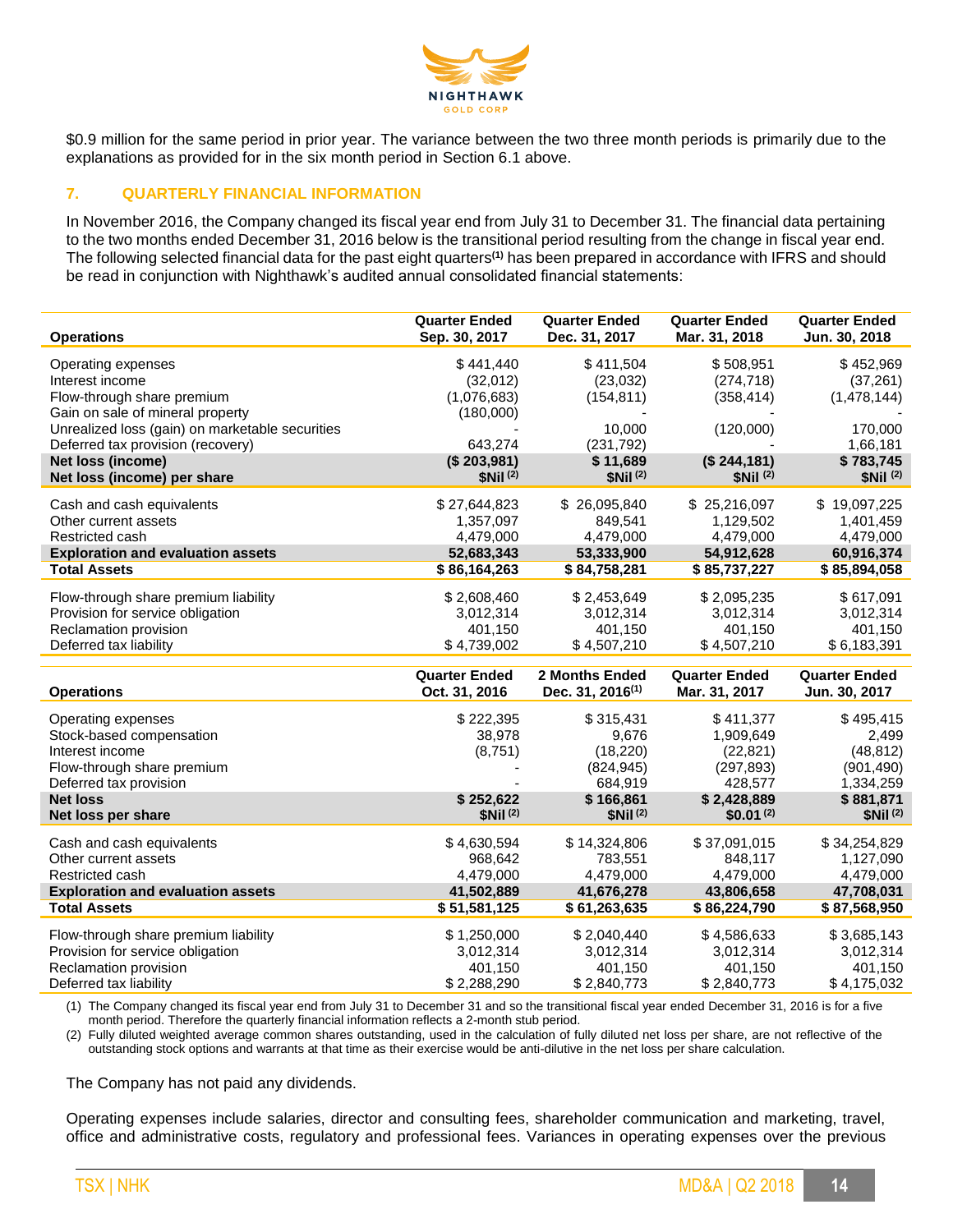

quarters related to office and administrative costs, professional and consulting fees, which varied based upon the scope of each exploration season and as well as timing of financing activities. Moving forward over the next year, it is expected that monthly operating expenses will be approximately \$136,000, before considering certain one-time costs, as exploration activities will focus on the Indin Lake Gold Property.

Stock-based compensation expense is a result of the timing of vested stock options fair valued using the Black-Scholes option pricing model. The deferred income tax provision (recovery) recorded through the periods is mainly a result of differences between the accounting and tax values of assets recognized on the consolidated statement of financial position.

The major variances in cash and cash equivalents and total assets are mainly attributable to equity and debt placements and the funding of exploration activities as well as professional fees, consulting fees, travel and office and administrative expenses. The Company is in the exploration stage and therefore does not generate any operating revenue. The other variances also relate to the restricted cash posted as security under the Colomac Agreement (see Section 2.1 – Acquisitions for further details).

The variance in exploration and evaluation assets is primarily a result of the option payment and acquisition costs incurred under mineral property option agreements as well as capitalized exploration costs and write-downs. Exploration and evaluation assets are analyzed each period end to determine whether any write-downs are necessary. As a result, exploration and evaluation asset write-downs occur on an irregular basis.

The major variances in non-current liabilities are mainly attributable to the debt financing of Secured Notes as well as the provision for service obligation, which was incurred as a result of the acquisition of Colomac (see Section 5 – Service Obligation Under Terms of Colomac Agreement for further details).

### **8. LIQUIDITY AND CAPITAL RESOURCES**

The Company is wholly dependent on equity or debt financing to complete the exploration and development of its mineral properties. There can be no assurance that financing, whether debt or equity, will be available to Nighthawk in the amount required at any particular time or for any particular period, or, if available, that such financing can be obtained on terms satisfactory to Nighthawk (see Section 13.6 – Risk Factors). Nighthawk has not generated any revenue from operations and does not expect to generate any such revenue in its next fiscal year.

The working capital balance at June 30, 2018 was \$18.5 million (including cash of \$19.1 million). At June 30, 2018, longterm assets primarily included exploration and evaluation assets of \$60.9 million and restricted cash of \$4.5 million; longterm liabilities primarily consisted of a deferred income tax liability of \$6.2 million, a provision for service obligation of \$3.0 million (see Section 2.1 – Acquisitions and Section 5 – Service Obligation Under Terms of Colomac Agreement), and a flow-through share premium liability of \$0.6 million. The Company's flow-through expenditure commitment of \$2.5 million at June 30, 2018 is to be expended by December 31, 2018. As further described in Section 1 – Description of Business, the Company closed a \$2.5 million flow-through private placement subsequent to period end on July 11, 2018 in order expand the 2018 exploration program and increase the total budget to \$13 million.

Funds from further debt and equity financings may be used to fund future drill programs; reclamation consulting work to be carried out to satisfy the service obligation under the terms of the Colomac Agreement; and general working capital purposes. Potential proceeds may be received from warrant and stock option exercises as well as the potential recovery of restricted cash being held as letters of credit (securing the service obligation under the Colomac Agreement).

The Company had no off balance sheet arrangements as at June 30, 2018.

### **9. SIGNIFICANT ACCOUNTING POLICIES**

These condensed interim consolidated financial statements are presented in Canadian dollars and have been prepared in accordance with IFRS and International Financial Reporting Interpretations Committee ("**IFRIC**") interpretations as issued by the International Accounting Standards Board ("**IASB**") and have been consistently applied to all the periods presented. Nighthawk is in the exploration stage and is subject to risks and challenges similar to companies in a comparable stage. As a result of these circumstances, there is significant doubt as to the appropriateness of the going concern presumption. There is no assurance that Nighthawk's funding initiatives will continue to be successful and these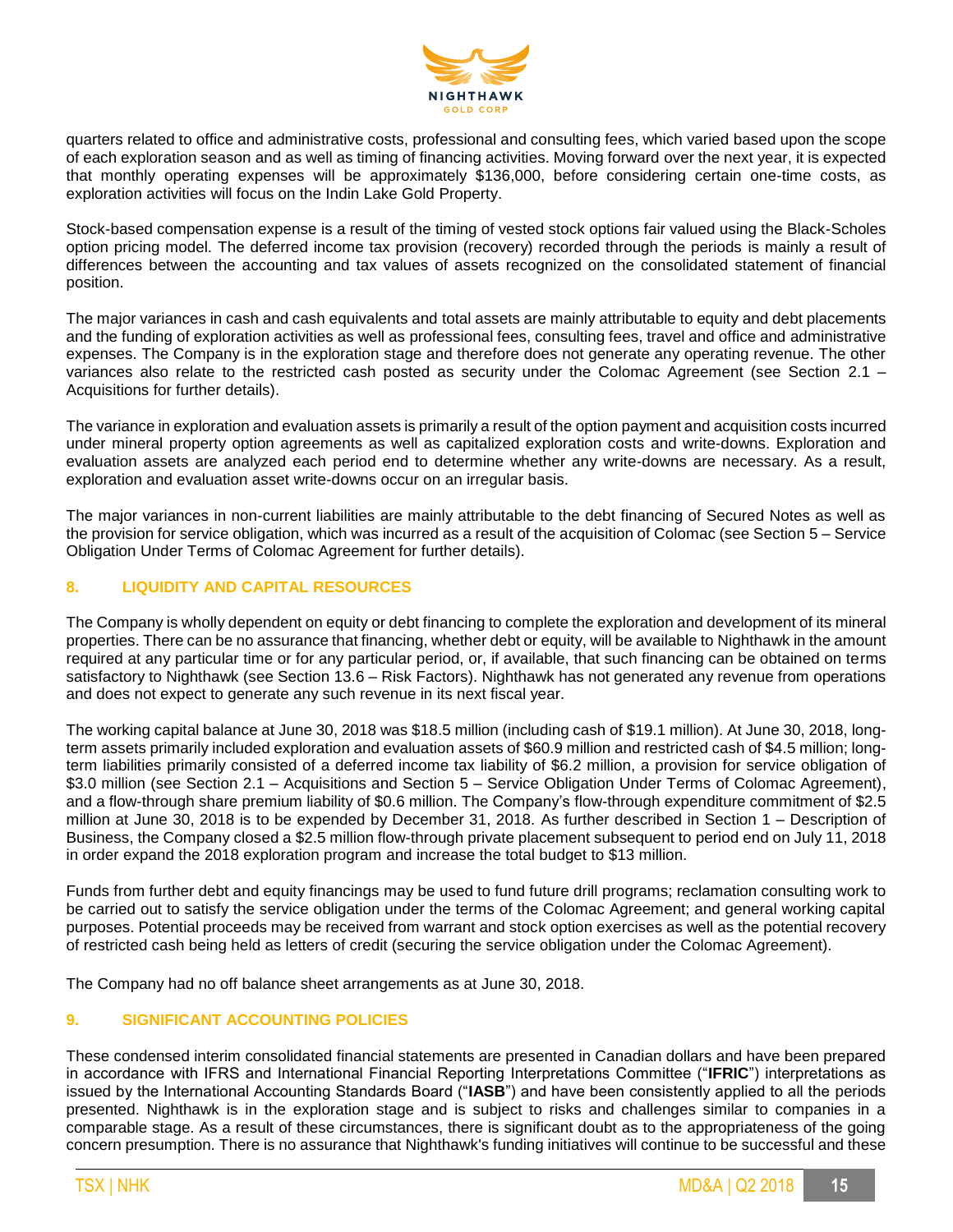

financial statements do not reflect the adjustments to the carrying values of assets and liabilities and the reported expenses and balance sheet classifications that would be necessary were the going concern assumption inappropriate. These adjustments could be material.

The Company's significant accounting policies are summarized in note 3 to the audited annual consolidated financial statements for the fiscal year ended December 31, 2017. The policies described below, and estimates related to them, have the most significant effect in preparation and presentation of Nighthawk's consolidated financial statements.

### *9.1 Exploration and Evaluation Assets*

Exploration and evaluation costs, which are intangible costs, including the costs of acquiring claims, are capitalized as exploration and evaluation assets on an area of interest basis pending determination of the technical feasibility and the commercial viability of the project. Capitalized costs include costs directly related to exploration and evaluation activities in the area of interest. General and administrative costs are only allocated to the asset to the extent that those costs can be directly related to operational activities in the relevant area of interest. When a claim is relinquished or a project is abandoned, the related costs are recognized in profit or loss immediately.

Exploration and evaluation assets are assessed for impairment if (i) sufficient data exists to determine technical feasibility and commercial viability, and (ii) facts and circumstances suggest that the carrying amount exceeds the recoverable amount. For the purposes of impairment testing, exploration and evaluation assets are allocated to cash generating units to which the exploration activity relates. The cash generating unit shall not be larger than the area of interest.

Once the technical feasibility and commercial viability of the extraction of mineral resources in an area of interest are demonstrable, exploration and evaluation assets attributable to that area of interest are first tested for impairment and then reclassified from intangible assets to mining property and development assets within property, plant and equipment.

Ownership in mineral properties involves certain risks due to the difficulties in determining the validity of certain claims as well as the potential for problems arising from the frequently ambiguous conveyance history characteristics of many mining interests. The Company has investigated the ownership of its mineral properties and, to the best of its knowledge, ownership of its interests are in good standing.

### *9.2 Share-Based Payment Transactions*

The grant date fair value of share-based payment awards granted to employees is recognized as an employee expense or capitalized to exploration and evaluation assets for grants to individuals working directly on mineral properties with a corresponding increase in equity, over the period that the employees unconditionally become entitled to the awards. The amount recognized as an expense is adjusted to reflect the number of awards for which the related service and nonmarket vesting conditions are expected to be met, such that the amount ultimately recognized as an expense is based on the number of awards that do meet the related service and non-market performance conditions at the vesting date. For share-based payment awards with non-vesting conditions, the grant date fair value of the share-based payment is measured to reflect such conditions and there is no adjustment for differences between expected and actual outcomes. Fair values of share-based payments (including stock options) are determined based on estimated fair values at the time of grant using the Black-Scholes option pricing model.

The fair value of the amount payable to employees in respect of share appreciation rights, which are settled in cash, is recognized as an expense with a corresponding increase in liabilities, over the period that the employees unconditionally become entitled to payment. The liability is remeasured at each reporting date and at settlement date. Any changes in the fair value of the liability are recognized as personnel expense in profit or loss.

Share-based payment arrangements in which the Company receives goods or services as consideration for its own equity instruments are accounted for as equity-settled share-based payment transactions, regardless of how the equity instruments are obtained by the Company.

### *9.3 Flow-through Shares*

The Company finances a portion of its exploration activities through the issue of flow-through shares, which transfer the tax deductibility of exploration expenditures to the investor. To the extent that the Company issues common shares to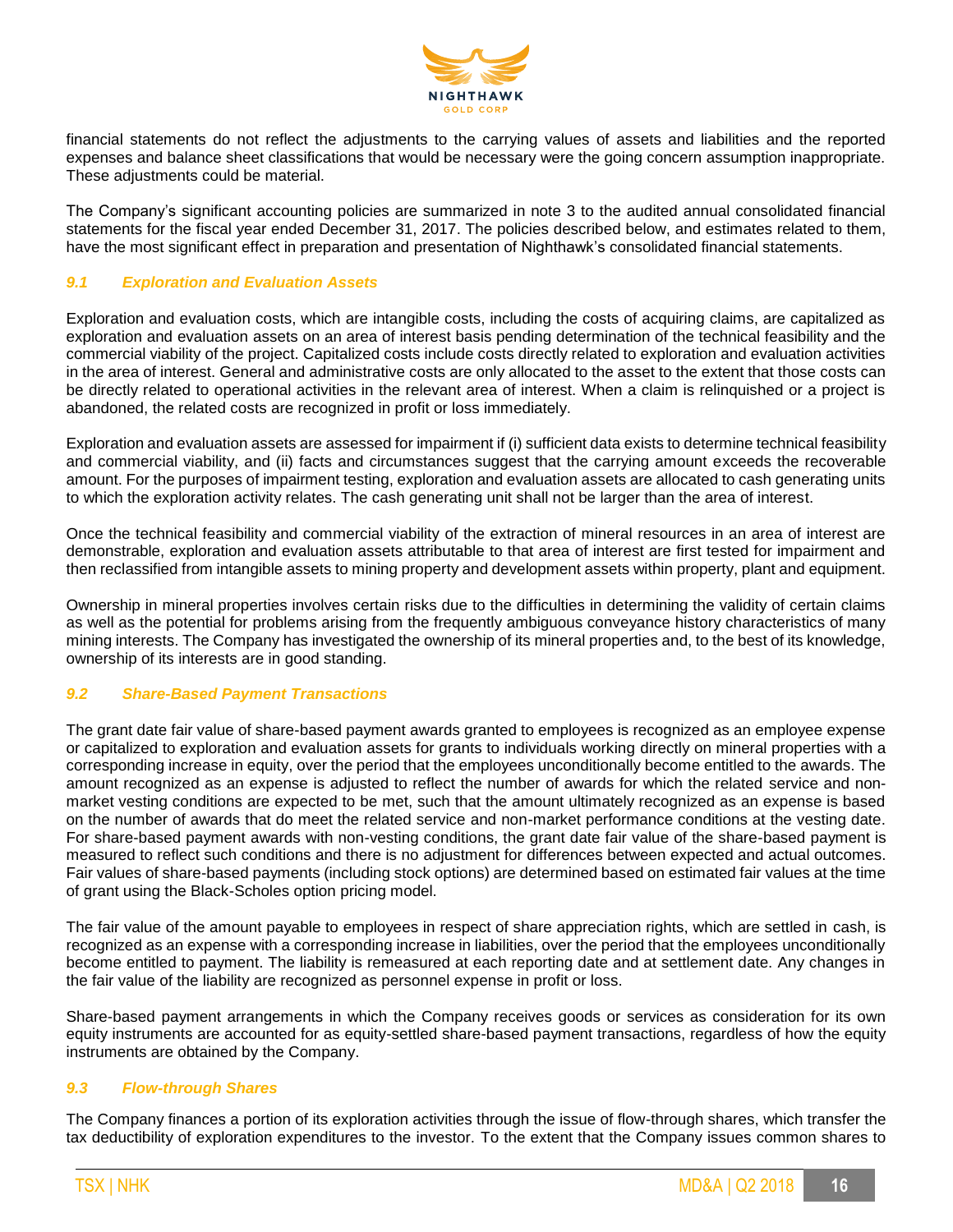

subscribers on a flow-through basis at a premium to the market value of non-flow-through common shares, any such premium is recorded as a liability on Nighthawk's consolidated statement of financial position at the time of subscription. This liability is reduced, on a pro-rata basis, as the Company fulfills its expenditure renunciation obligation associated with such flow-through share issuances, with an offsetting amount recognized as income.

A deferred income tax liability equal to the tax value of flow-through expenditures renounced is recognized once the Company has fulfilled its obligations associated with the renunciation of the related flow-through expenditures. In respect of a retrospective renunciation, such obligation is considered to have been fulfilled once related renunciation filings have been made with the appropriate taxation authorities. In respect of prospective renunciation (i.e. a look-back renunciation), the obligation is considered to be fulfilled once related flow-through expenditures have been incurred.

### **10. CRITICAL ACCOUNTING ESTIMATES AND SIGNIFICANT JUDGEMENTS**

The preparation of the condensed interim consolidated financial statements requires management to make certain estimates and assumptions that affect the reported amounts of assets and liabilities at the date of the financial statements and reported amounts of revenues and expenses during the reporting period. Actual outcomes could differ from these estimates. The condensed interim consolidated financial statements include estimates, which by their nature are uncertain. The impacts of such estimates are pervasive throughout the condensed interim consolidated financial statements, and may require accounting adjustments based on future occurrences. Revisions to accounting estimates are recognized in the period in which the estimate is revised and future periods if the revision affects both current and future periods. These estimates are based on historical experience, current and future economic conditions and other factors, including expectations of future events that are believed to be reasonable under the circumstances.

Significant assumptions about the future and other sources of estimation uncertainty that management has made at the statement of financial position reporting date, that could result in a material adjustment to the carrying amounts of assets and liabilities, in the event that actual results differ from assumptions made, relate to, but are not limited to, the following:

- The Company assesses the carrying value of exploration and evaluation assets at each reporting period to determine whether any indication of impairment exists. When an impairment exists, the calculation of recoverable amount requires the use of estimates and assumptions such as long-term commodity prices, discount rates, recoverable metals, and operating performance;
- The calculation of the fair value of warrants, broker warrants and stock options issued requires the use of estimates in the Black-Scholes option pricing valuation model;
- The calculation of the reclamation liability and provision for service obligation, being the present value of the estimated costs to restore the properties, are discounted at rates which reflect the current market assessments and the risks specific to the liability. The calculation requires management to estimate the total restoration costs, timing of remediation and an appropriate discount rate; and
- Valuation of deferred income taxes.

### **11. ACCOUNTING ISSUES**

### *11.1 MANAGEMENT OF CAPITAL RISK*

The objective when managing capital is to safeguard Nighthawk's ability to continue as a going concern, so that it can continue to provide adequate returns to shareholders, benefits to other stakeholders and to have sufficient funds on hand to meet its exploration and development plans to ensure the ongoing growth of the business.

The Company considers its shareholders' equity, cash and equivalents as capital, manages the capital structure, and makes adjustments to it in light of changes in economic conditions and the risk characteristics of the underlying assets. In order to maintain or adjust capital structure, the Company may issue new shares through private placements, repurchase shares, sell assets, incur debt, or return capital to shareholders. The working capital balance at June 30, 2018 was \$18.5 million. The timing and extent of the future drill programs may depend on its ability to further access the capital markets in order to raise the necessary funds required to carry out such a program. Actual funding requirements may vary from those planned due to a number of factors, including the progress of exploration and development activities. Due to the cyclical nature of the industry, there is no guarantee that when the Company needs to raise capital, there will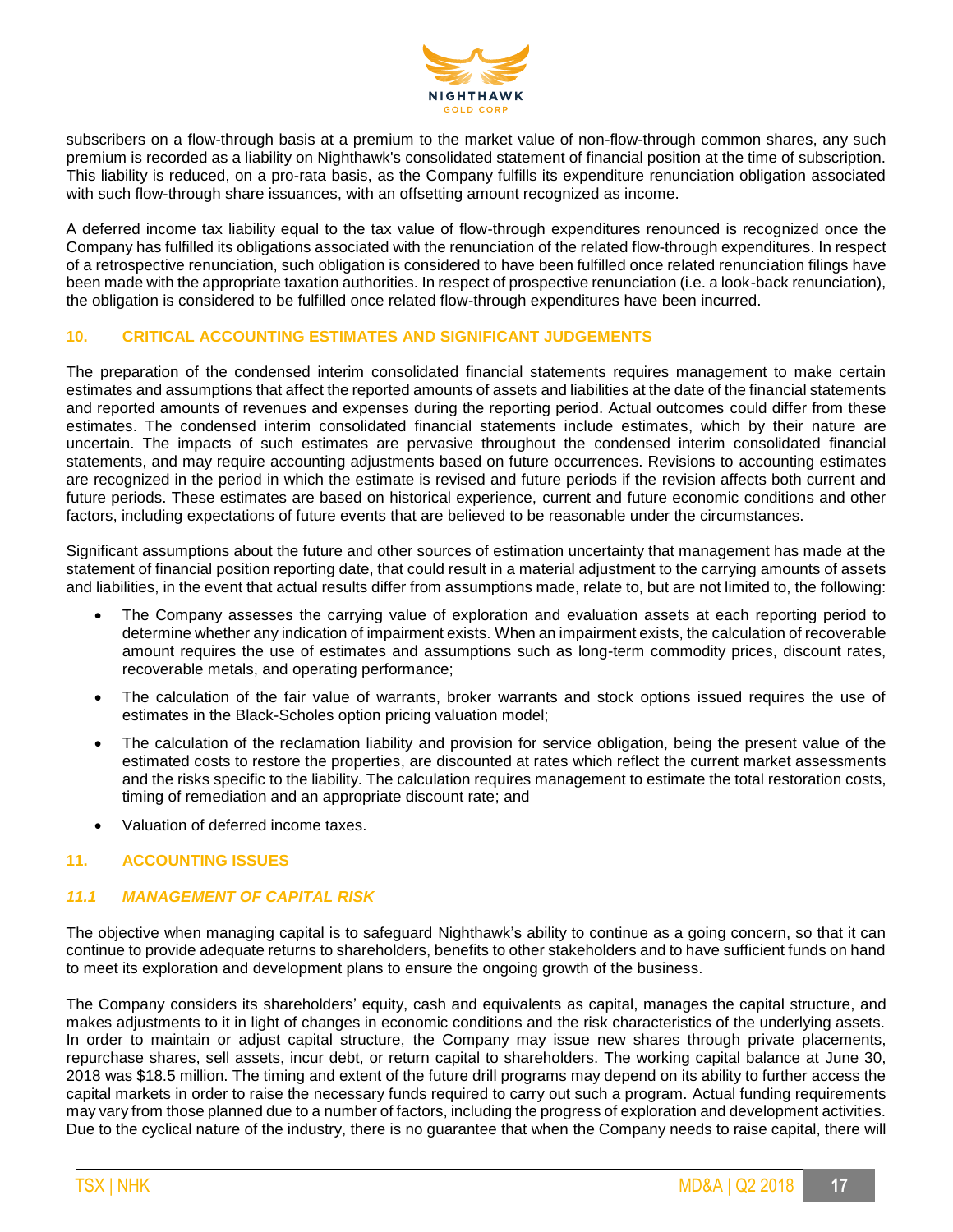

be access to funds at that time and there is no assurance that funding initiatives will continue to be successful to fund its future exploration activities.

### *11.2 MANAGEMENT OF FINANCIAL RISK*

The Company is exposed to various financial instrument risks and assesses the impact and likelihood of this exposure. These risks include fair value of financial instruments and commodity price risk. Where material, these risks are reviewed and monitored by the Board of Directors and they are more fully described in note 13 to the unaudited condensed interim consolidated financial statements for the six months ended June 30, 2018.

### *11.3 CHANGES IN ACCOUNTING POLICIES*

The Company has adopted the following standard during the six months ended June 30, 2018:

IFRS 9 - Financial Instruments - The IASB issued IFRS 9 in October 2010 and will replace IAS 39, Financial Instruments: Recognition and Measurement. IFRS 9 uses a single approach to determine whether a financial asset is measured at amortized cost or fair value, replacing the multiple rules in IAS 39. The approach in IFRS 9 is based on how an entity manages its financial instruments in the context of its business model and the contractual cash flow characteristics of the financial assets. Most of the requirements in IAS 39 for classification and measurement of financial liabilities were carried forward unchanged to IFRS 9. The new standard also requires a single impairment method to be used, replacing the multiple impairment methods in IAS 39. The effective date for the application of IFRS 9 is January 1, 2018. Nighthawk's adoption of IFRS 9 did not have a material financial impact upon the condensed interim consolidated financial statements.

### *11.4 RECENT ACCOUNTING PRONOUNCEMENTS*

Certain pronouncements were issued by the IASB or the International Financial Reporting Interpretations Committee that are mandatory for accounting periods after June 30, 2018 or later periods. Many are not applicable or do not have a significant impact to Nighthawk and have been excluded from the discussion below. The following has not yet been adopted and is being evaluated to determine the impact on Nighthawk.

In January 2016, the International Accounting Standards Board (IASB) issued a new International Financial Reporting Standard (IFRS) on lease accounting which was incorporated into Part I of the CPA Canada Handbook – Accounting by the Accounting Standards Board (AcSB) in June 2016. IFRS 16 supersedes IAS 17 Leases, IFRIC 4 Determining Whether an Arrangement Contains a Lease, SIC-15 Operating Leases - Incentives and SIC-27 Evaluating the Substance of Transactions Involving the Legal Form of a Lease. IFRS 16 introduces a single lessee accounting model that requires a lessee to recognize assets and liabilities for all leases with a term of more than 12 months, unless the underlying asset is of low value. Lease assets and liabilities are initially recognized on a present value basis and subsequently, similarly to other non-financial assets and financial liabilities, respectively. The lessor accounting requirements are substantially unchanged and, accordingly, continue to require classification and measurement as either operating or finance leases. The new standard also introduces detailed disclosure requirements for both the lessee and lessor. The new standard is effective for annual periods beginning on or after January 1, 2019. Earlier application is permitted for entities that also apply IFRS 15 Revenue from Contracts with Customers. Nighthawk's adoption of IFRS 16 will not have a material financial impact upon the audited consolidated financial statements.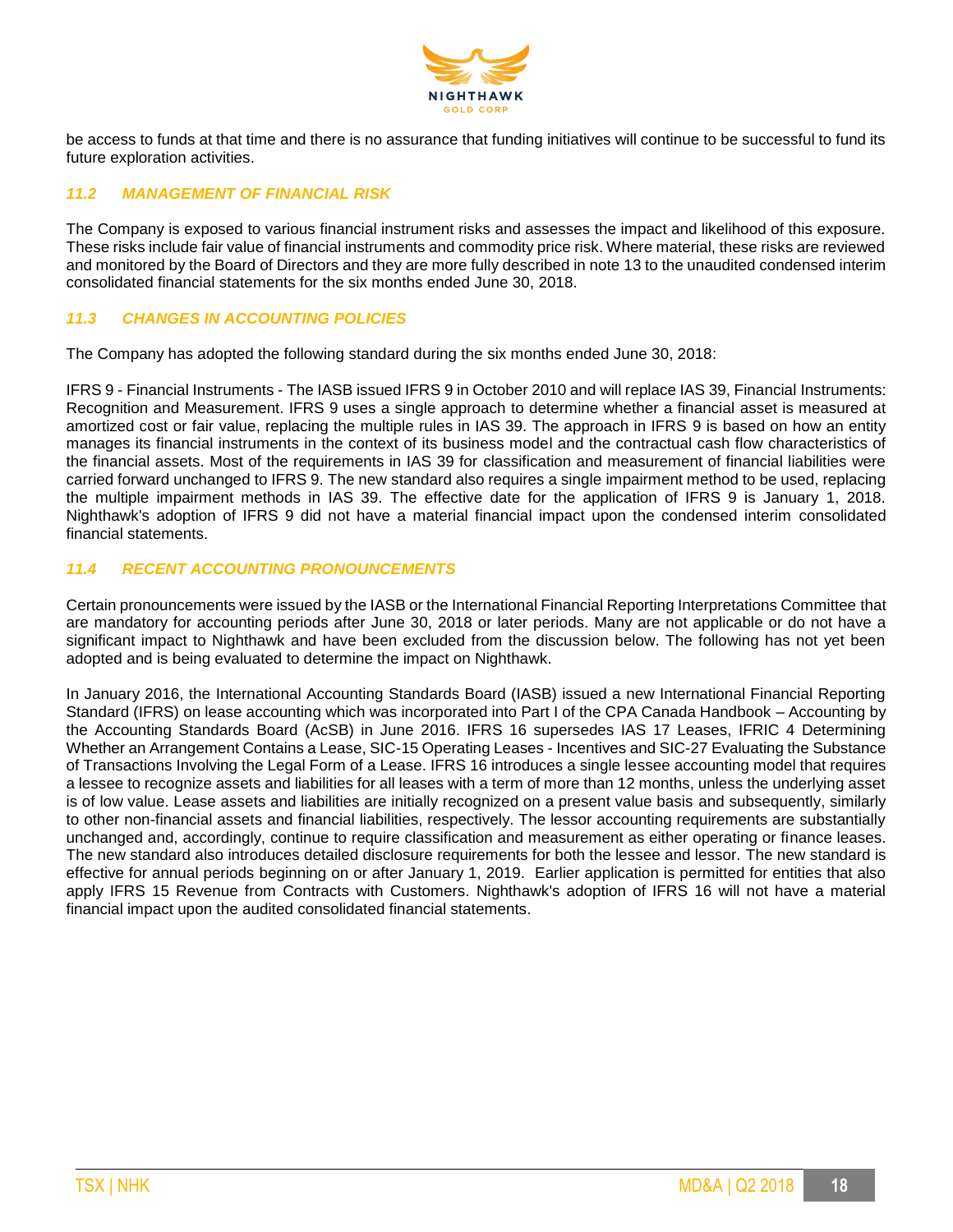

### **12. OUTSTANDING SHARE DATA**

|                                                                          | <b>Number of Shares</b> |
|--------------------------------------------------------------------------|-------------------------|
| Common shares outstanding - December 31, 2017                            | 188,541,010             |
| Issuance of common shares on exercise of stock options                   | 64,986                  |
| Common shares outstanding - June 30, 2018                                | 188,605,996             |
| Flow-through private placement (see Section 1 – Description of Business) | 5,000,000               |
| Common shares outstanding - August 13, 2018                              | 193,605,996             |
| Unexercised March 2017 Broker Warrants (exercise \$0.70)                 | 754,631                 |
| Unexercised March 2017 Warrants (exercise \$1.10)                        | 15.911.042              |
| Unexercised stock options (avg exercise \$0.48)                          | 11,916,294              |
| Fully diluted common shares outstanding - August 13, 2018                | 222,187,963             |

### *12.1 COMMON SHARES*

The Company has authorized share capital consisting of an unlimited number of common shares.

### *12.2 WARRANTS*

At June 30, 2018, 15,911,042 March 2017 Warrants and 754,631 March 2017 Broker Warrants remain outstanding. The March 2017 Warrants are exercisable at \$1.10 until September 2, 2018 and the March 2017 Broker Warrants are exercisable at \$0.70 until September 2, 2018.

### *12.3 STOCK OPTIONS*

Nighthawk has a stock option plan (the "**Plan**") under which stock options may be granted to Directors, Officers, employees, consultants and consultant companies. The Plan: (i) provides that the number of common shares reserved for issuance, within a one year period, to any one optionee, shall not exceed 5% of the outstanding common shares; (ii) provides the maximum number of common shares reserved for issuance pursuant to options granted to insiders may not exceed 10%; (iii) and contains other provisions to ensure the Plan is compliant with stock exchange regulations. The options granted vest immediately or as otherwise determined by the Board of Directors.

During the six months ended June 30, 2018, 64,986 were exercised. The following stock options remained outstanding at June 30, 2018:

| <b>Grant date</b>            | <b>Options</b><br>outstanding | <b>Options</b><br>exercisable | <b>Exercise</b><br>price | <b>Weighted average</b><br>remaining life (Years) |
|------------------------------|-------------------------------|-------------------------------|--------------------------|---------------------------------------------------|
| July 15, 2013 <sup>(1)</sup> | 490,000                       | 490,000                       | \$0.60                   | 0.1                                               |
| November 29, 2013            | 364.000                       | 364.000                       | \$0.50                   | 0.5                                               |
|                              |                               |                               |                          |                                                   |
| March 12, 2014               | 276.193                       | 276,193                       | \$0.46                   | 0.8                                               |
| June 10, 2014                | 568,634                       | 568.634                       | \$0.61                   | 1.0                                               |
| August 12, 2014              | 162,467                       | 162.467                       | \$0.61                   | 1.2                                               |
| December 17, 2014            | 1,850,000                     | 1,850,000                     | \$0.34                   | 1.6                                               |
| December 1, 2015             | 1,665,000                     | 1,665,000                     | \$0.15                   | 2.5                                               |
| June 8, 2016                 | 2,430,000                     | 2,430,000                     | \$0.25                   | 3.0                                               |
| July 4, 2016                 | 450,000                       | 450,000                       | \$0.37                   | 3.1                                               |
| March 20, 2017               | 4.150.000                     | 4.150.000                     | \$0.80                   | 3.8                                               |
|                              | 12.406.294                    | 12.406.294                    | \$0.49                   | 2.6                                               |

(1) Subsequent to period end, 490,000 stock options having a weighted average exercise price of \$0.60 expired unexercised.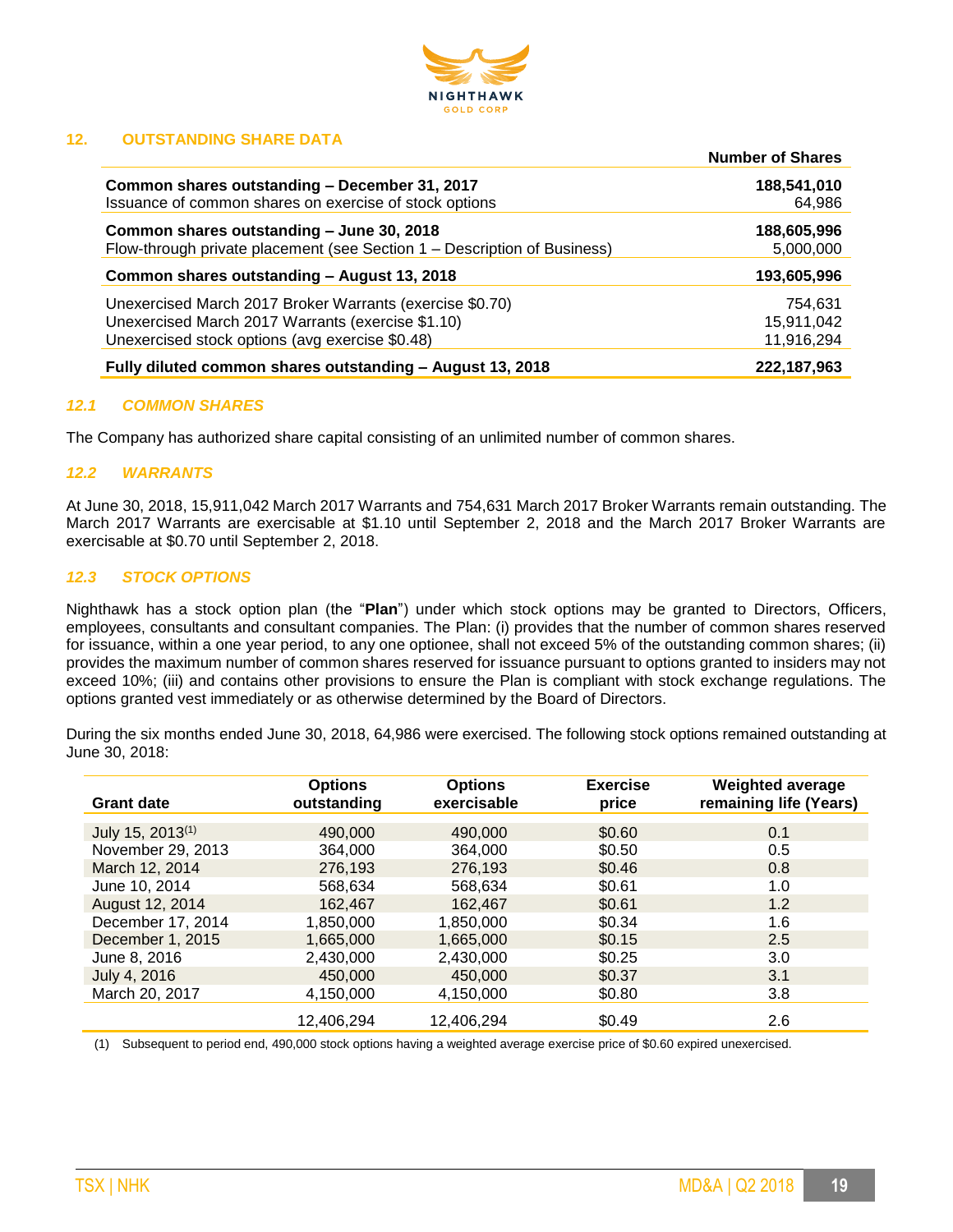

### **13. OTHER INFORMATION**

### *13.1 CONTRACTUAL COMMITMENTS*

Nighthawk does not have any commitments for material exploration expenditures, although it may acquire other properties and enter into other joint venture agreements in accordance with its business plan.

Nighthawk committed to perform reclamation services on three other sites within the Indin Lake Gold Property land package which are the responsibility of AANDC, being the Diversified, Chalco Lake, and Spider Lake sites. In consideration for the conveyance of the Colomac claims and leases, the Company committed to perform reclamation services on three other sites within the Indin Lake Gold Property land package which are the responsibility of AANDC, as further described in Section 2.1 – Acquisitions. At June 30, 2018, the remaining service obligation was \$3.0 million. At any time, the Company may terminate its service obligation but as a consequence would relinquish any amount of the Colomac GIC still being held as security against the Colomac LOC's at that time.

Upon acquisition of the Damoti, the Damoti Reclamation Obligation existed. At the time of acquisition, the estimated cost of the Damoti Reclamation Obligation could not be reliably measured. Nighthawk has since carried out environmental assessments using a third party specialist and estimated the cost of the Damoti Reclamation Obligation to be \$0.4 million. The Company posted two irrevocable standby letters of credit with a Canadian chartered bank in the amount of \$0.5 million to provide security under its land use permit and water access licence for the Damoti Reclamation Obligation as well as with respect to its exploration activities relating to the Indin Lake Gold Property.

As of June 30, 2018, the Company had \$2.5 million of flow-through expenditure obligations remaining from the March 2017 financing. This flow-through expenditure commitment must be expended by December 31, 2018. On July 11, 2018 and pursuant to the \$2.5 million flow-through financing as further described in Section 1 – Description of Business, Nighthawk's flow-through expenditure commitment increased by \$2.5 million, which must be expended by December 31, 2019.

### *13.2 DISCLOSURE CONTROLS AND PROCEDURES*

The Chief Executive Officer and Chief Financial Officer have evaluated the effectiveness of the design and operation of disclosure controls and procedures as of June 30, 2018. Based on this evaluation, the Chief Executive Officer and Chief Financial Officer have concluded that disclosure controls and procedures are effective to ensure that information required to be disclosed in reports filed or submitted under Canadian securities legislation are reported within the time periods specified in those rules.

### *13.3 INTERNAL CONTROL OVER FINANCIAL REPORTING*

The Chief Executive Officer and Chief Financial Officer are responsible for establishing and maintaining adequate internal control over financial reporting. Under the supervision of the Chief Financial Officer, internal control over financial reporting is a process designed to provide reasonable assurance regarding the reliability of financial reporting and the preparation of financial statements for external purposes in accordance with IFRS. There has been no change in internal control procedures during the six months ended June 30, 2018 that would materially affect, or reasonably likely to materially affect, the internal control over financial reporting.

### *13.4 LIMITATIONS OF CONTROLS AND PROCEDURES*

The Chief Executive Officer and Chief Financial Officer believe that any disclosure controls and procedures or internal controls over financial reporting, no matter how well conceived and operated, can provide only reasonable, not absolute, assurance that the objectives of the control system are met. Further, the design of a control system must reflect the fact that there are resource constraints, and the benefits of controls must be considered relative to their costs. Because of the inherent limitations in all control systems, they cannot provide absolute assurance that all control issues and instances of fraud, if any, within the Company have been prevented or detected. These inherent limitations include the realities that judgments in decision making can be faulty, and that breakdowns can occur because of simple error or mistake. Additionally, controls can be circumvented by the individual acts of some persons, by collusion of two or more people, or by unauthorized override of the control. The design of any systems of controls also is based in part upon certain assumptions about the likelihood of future events, and there can be no assurance that any design will succeed in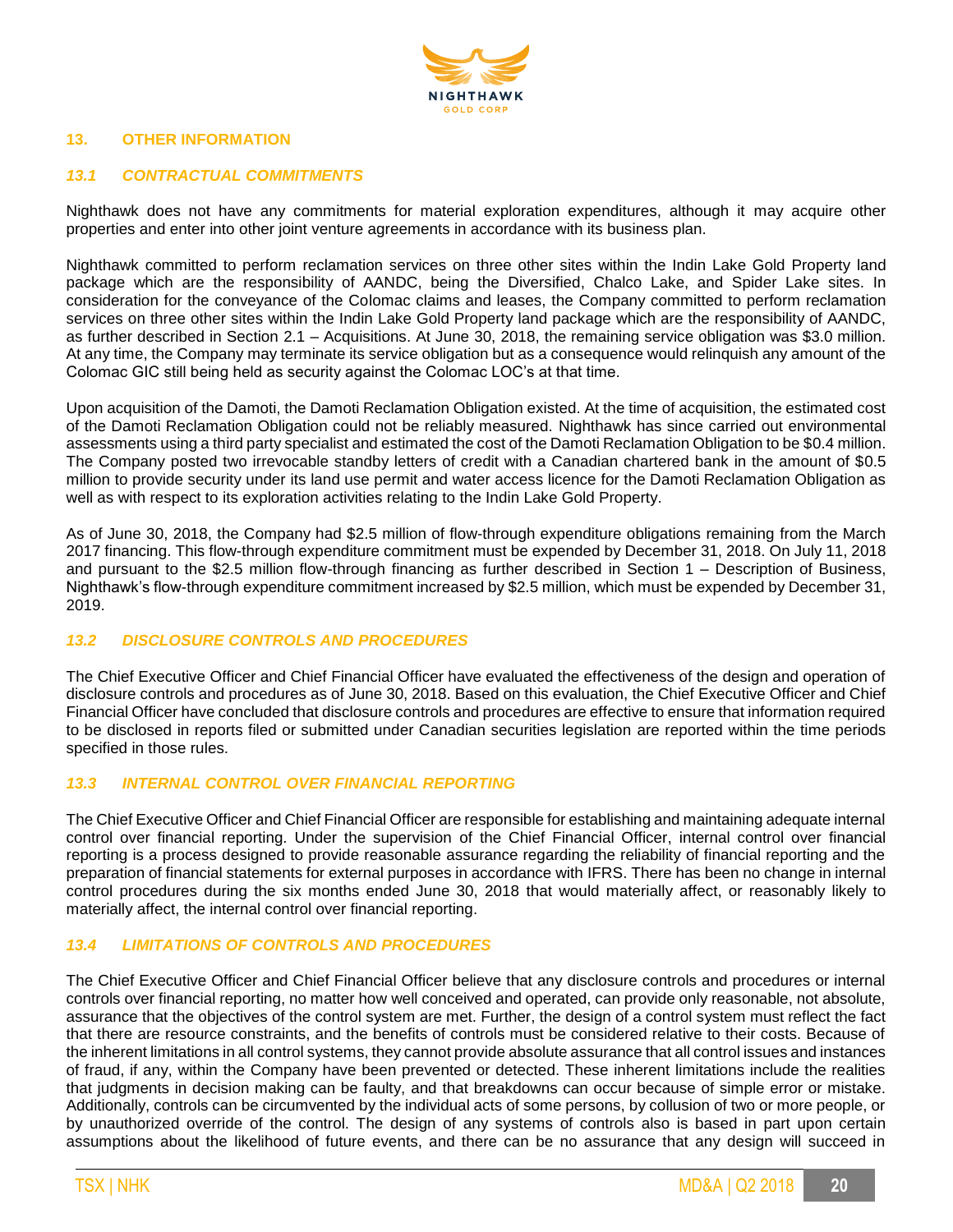

achieving its stated goals under all potential future conditions. Accordingly, because of the inherent limitations in a cost effective control system, misstatements due to error or fraud may occur and not be detected.

### *13.5 RELATED PARTY TRANSACTIONS*

Transactions for the six months ended June 30, 2018 are disclosed and explained in note 11 to the audited consolidated financial statements for the six months ended June 30, 2018, which accompanies this MD&A.

During the six months ended June 30, 2018, Nighthawk paid geological consulting fees of \$120,000 (six months ended June 30, 2017 - \$110,000) to Byron Geological Inc., a company controlled by Dr. Michael Byron, the President, Chief Executive Officer, Chief Geologist and a Director of Nighthawk. At June 30, 2018, the balance owed was \$nil (December 31, 2017 - \$nil).

During the six months ended June 30, 2018, Nighthawk paid financial consulting fees of \$60,000 (six months ended June 30, 2017 - \$50,000) to 2245448 Ontario Inc., a company controlled by Michael Leskovec, the Chief Financial Officer of Nighthawk. At June 30, 2018, the balance owed was \$nil (December 31, 2017 - \$nil).

During the six months ended June 30, 2018, the Company paid rent and office costs of \$29,858 (six months ended June 30, 2017 - \$28,932) to 1249687 Ontario Ltd., a company controlled by Brent Peters, a director of the Company. At June 30, 2018, the balance owed was \$nil (December 31, 2017 - \$nil).

### *13.6 RISK FACTORS*

Nighthawk is in the exploration stage and is subject to the risks and challenges similar to other companies in a comparable stage. Other than the risks relating to reliance on financing previously discussed, as well as those discussed elsewhere in this MD&A, the Company is subject to a number of risks and uncertainties which are not discussed in this MD&A. To properly understand such risks, readers are directed to the Company's AIF for the year ended December 31, 2017 under the heading "Risk Factors", which is incorporated by reference into this MD&A. The AIF is available on SEDAR [\(www.sedar.com\)](http://www.sedar.com/).

### *13.7 CORPORATE GOVERNANCE*

The Board of Directors follow corporate governance policies to ensure transparency and accountability to shareholders. The Audit Committee fulfills its role of ensuring the integrity of the reported information through its review of the interim and audited annual consolidated financial statements prior to their submission to the Board of Directors for approval.

### *13.8 ADDITIONAL INFORMATION*

Additional information regarding the Company, including the AIF for the fiscal year ended December 31, 2017, can be found at [www.nighthawkgold.com](http://www.nighthawkgold.com/) and [www.sedar.com.](http://www.sedar.com/)

### *13.9 FORWARD-LOOKING INFORMATION*

This report may contain "forward-looking information" within the meaning of applicable Canadian securities legislation. Forward-looking information including predictions, projections and forecasts, includes, but is not limited to, information with respect to the Company's current financial condition and its ability to raise additional capital as required; the planned drilling program including size of program and extent of budget and other exploration plans, and the timing and results thereof; the updated resource estimate and the timing and results thereof.

This report may contain forward-looking statements. Forward-looking statements include, but are not limited to, statements with respect to information with respect to Nighthawk's financings, the return and timing of return of the Security funds, exploration results, the future price of gold, the estimation of mineral resources, the realization of mineral resource estimates, anticipated budgets and exploration expenditures, capital expenditures the success of exploration activities generally, permitting time lines, currency fluctuations, requirements for additional capital, government regulation of exploration and mining operations, environmental risks, unanticipated reclamation expenses, title disputes or claims, limitations on insurance coverage and the timing and possible outcome of any pending litigation. Often, but not always, forward-looking statements can be identified by the use of words such as "plans", "expects" or "does not expect", "is